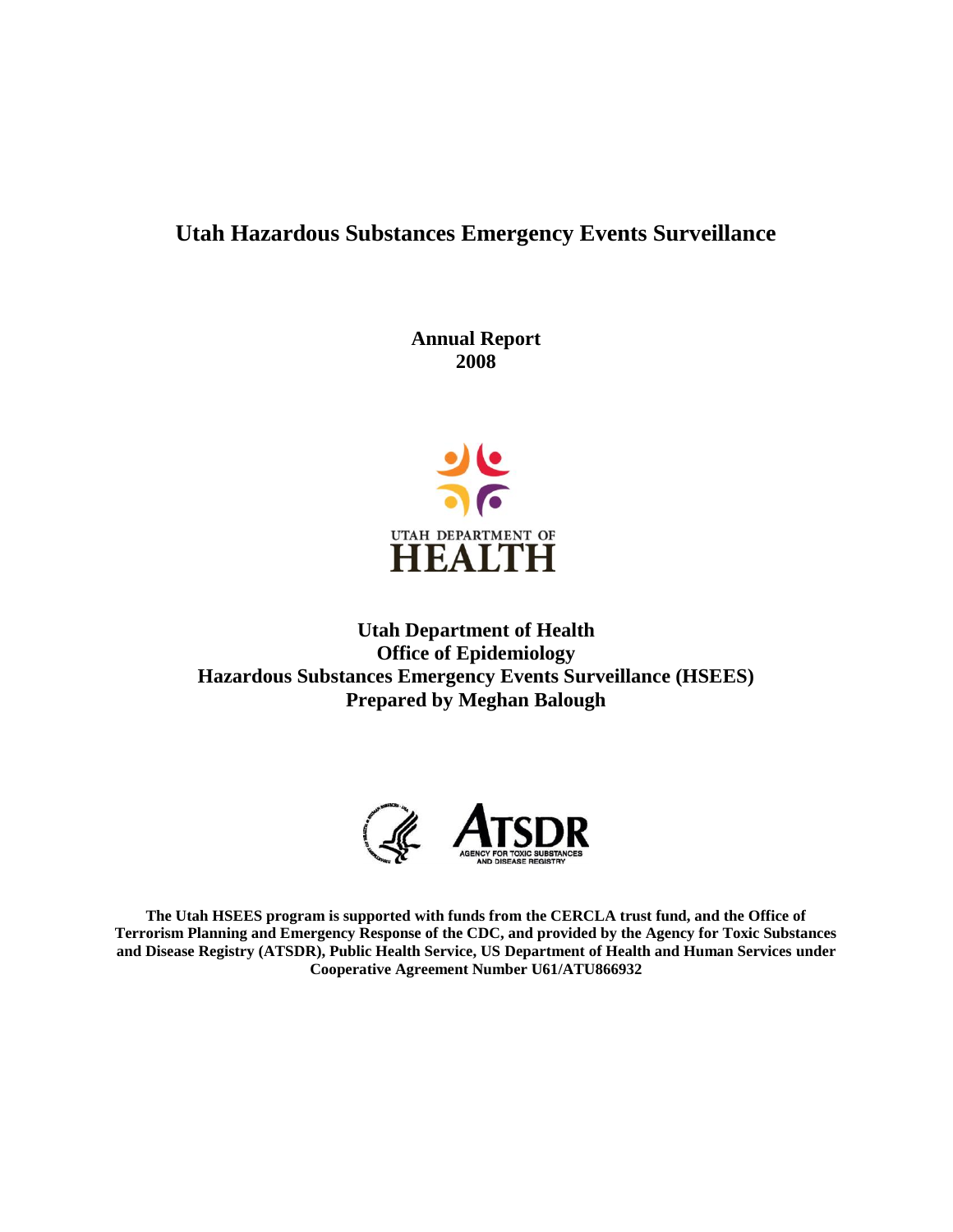## **Contents**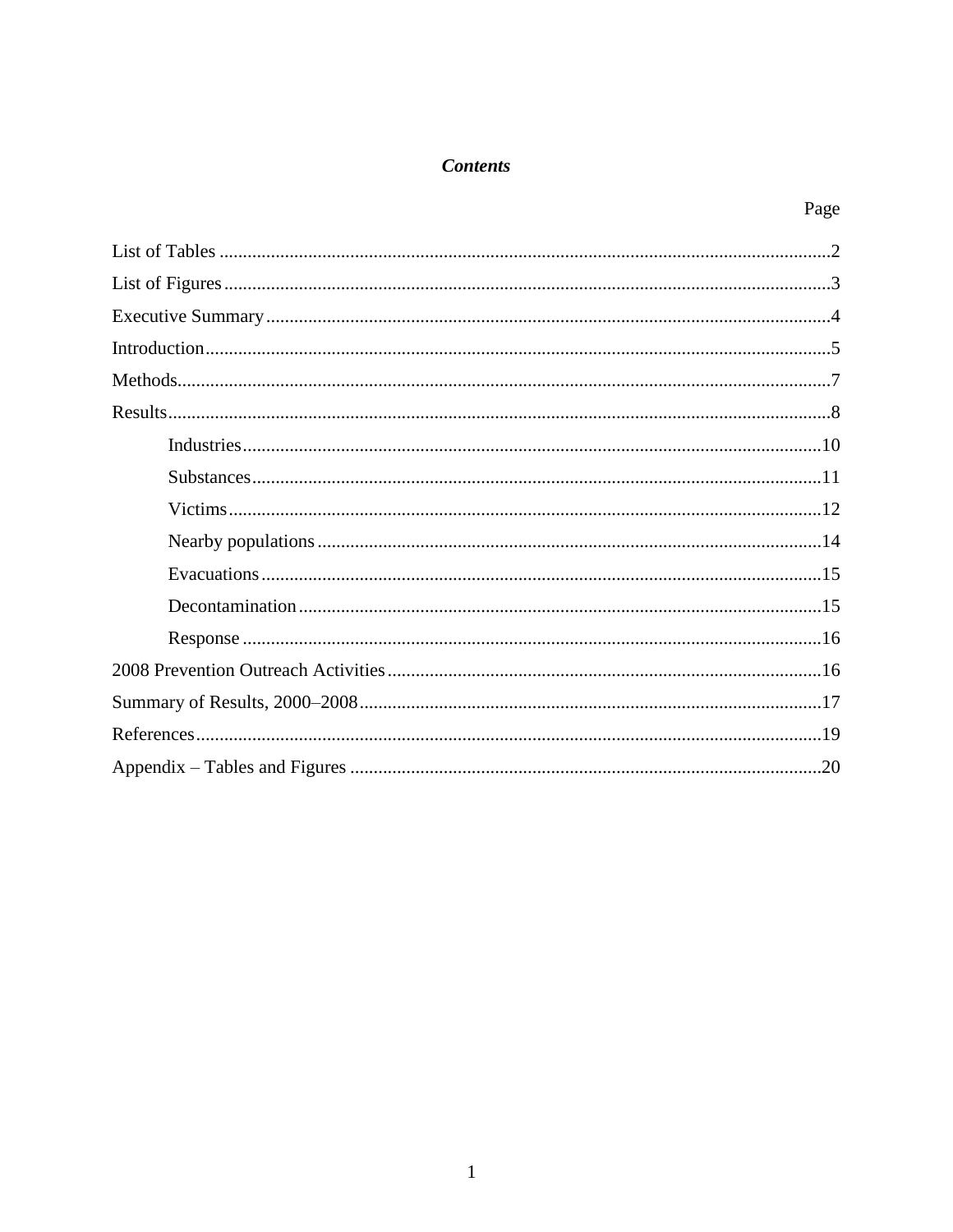# *List of Tables*

| Table 1  | The ten substances most frequently involved in events—Utah Hazardous<br>Substances Emergency Events Surveillance, 2008                              |
|----------|-----------------------------------------------------------------------------------------------------------------------------------------------------|
| Table 2  | Number of events meeting the surveillance definition, by county and type of<br>event— Utah Hazardous Substances Emergency Events Surveillance, 2008 |
| Table 3  | Number of substances involved per event, by type of event—Utah Hazardous<br>Substances Emergency Events Surveillance, 2008                          |
| Table 4  | Industries involved in hazardous substance events, by category—Utah Hazardous<br>Substances Emergency Events Surveillance, 2008                     |
| Table 5  | Number of substances involved, by substance category and type of event—Utah<br>Hazardous Substances Emergency Events Surveillance, 2008             |
| Table 6  | Number of victims per event, by type of event—Utah Hazardous Substances<br><b>Emergency Events Surveillance, 2008</b>                               |
| Table 7  | Frequency of substance categories in all events and events with victims—Utah<br>Hazardous Substances Emergency Events Surveillance, 2008            |
| Table 8  | Frequencies of injuries/symptoms, by type of event—Utah Hazardous Substances<br><b>Emergency Events Surveillance, 2008</b>                          |
| Table 9  | Distribution of personnel who responded to the event—Utah Hazardous<br>Substances Emergency Events Surveillance, 2008                               |
| Table 10 | Cumulative data by year—Utah Hazardous Substances Emergency Events<br>Surveillance, 2000-2008                                                       |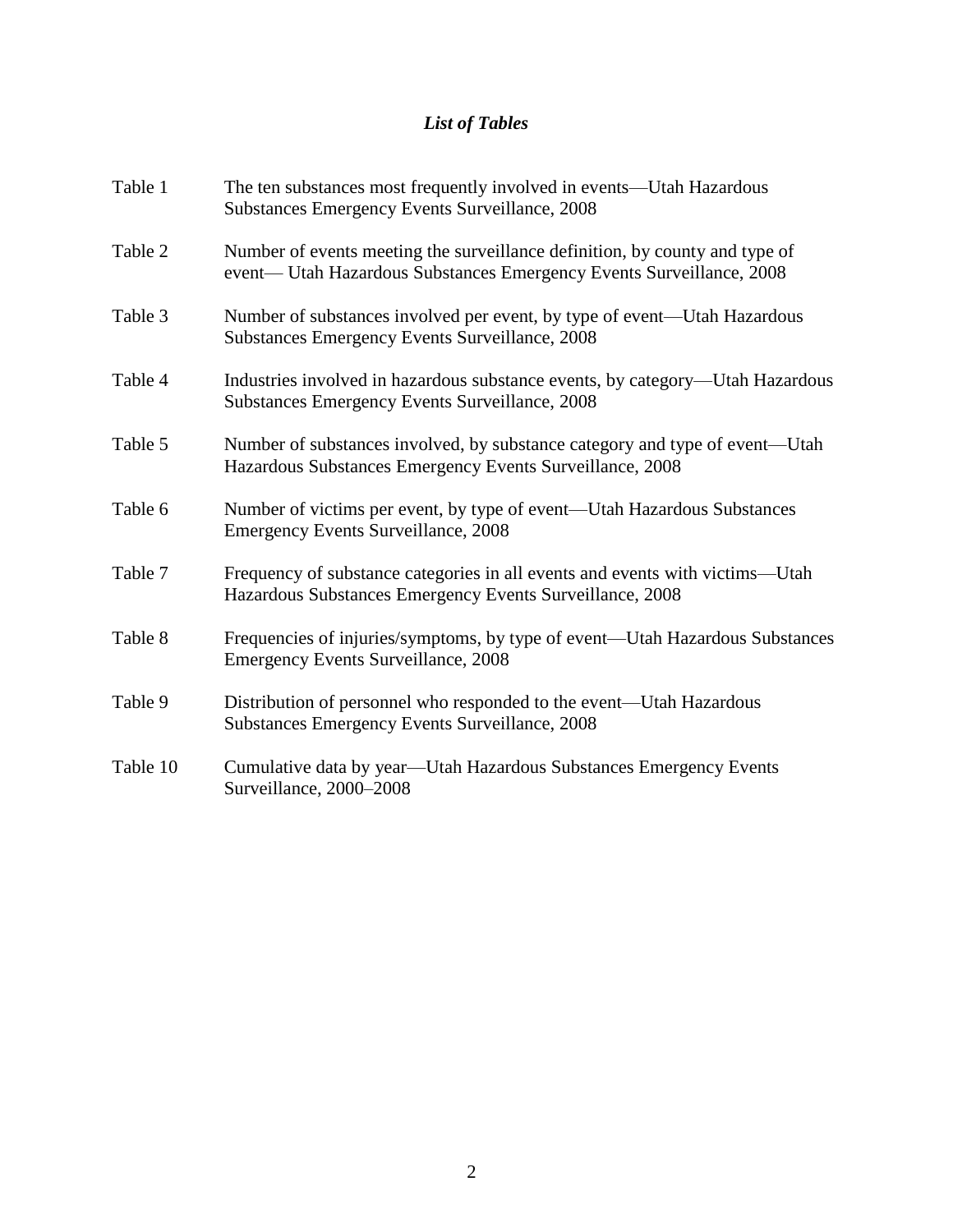# *List of Figures*

| Figure 1  | Areas of fixed facilities involved in events—Utah Hazardous Substances<br>Emergency Events Surveillance, 2008                        |
|-----------|--------------------------------------------------------------------------------------------------------------------------------------|
| Figure 2  | Distribution of transportation-related events, by type of transport—Utah<br>Hazardous Substances Emergency Events Surveillance, 2008 |
| Figure 3a | Primary factors reported as contributing to events—Utah Hazardous Substances<br><b>Emergency Events Surveillance, 2008</b>           |
| Figure 3b | Secondary factors reported as contributing to events—Utah Hazardous Substances<br><b>Emergency Events Surveillance, 2008</b>         |
| Figure 4  | Distribution of victims by population group—Utah Hazardous Substances<br><b>Emergency Events Surveillance, 2008</b>                  |
| Figure 5  | Frequency of Injury Disposition—Utah Hazardous Substances Emergency Events<br>Surveillance, 2008                                     |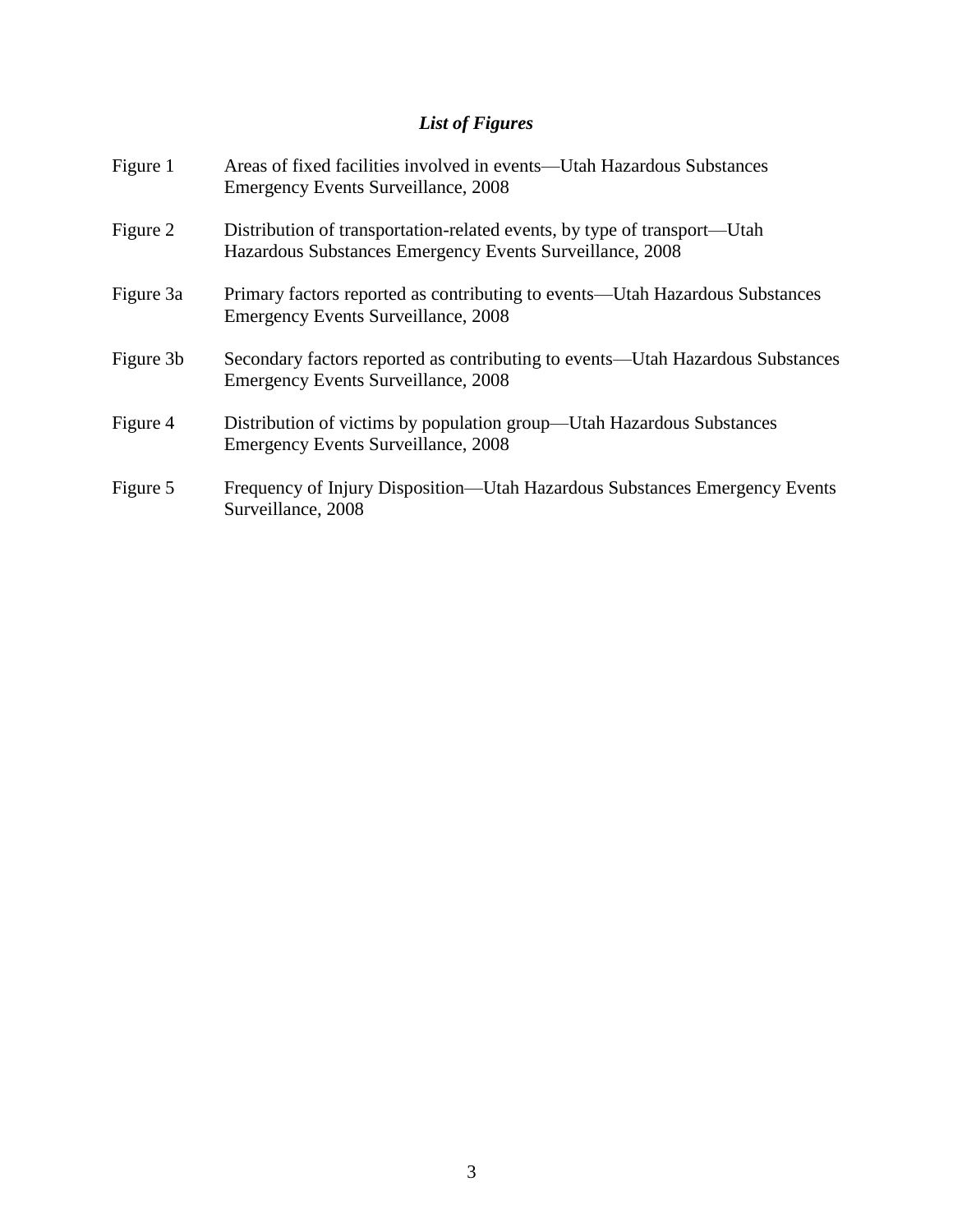#### **EXECUTIVE SUMMARY**

The Hazardous Substances Emergency Events Surveillance (HSEES) system, maintained by the Agency for Toxic Substances and Disease Registry (ATSDR), actively collects information to describe the public health consequences of acute releases of hazardous substances in participating states. This report summarizes the characteristics of events reported to Utah in 2008. Information about acute events involving hazardous substances was collected, including the substance(s) released, number of victims, number and types of injuries, and number of evacuations. The data were computerized using an ATSDR-provided web-based data entry system.

A total of 209 events were reported in 2008. In 194 (92.8%) events, only one substance was released. The most commonly reported categories of substances were chemicals, specifically paints and dyes not otherwise specified (NOS). During this reporting period, 20 events (9.6% of all reported events) resulted in a total of 67 victims, none of whom died. The most frequently reported injuries were gastrointestinal problems, dizziness, and headache. Evacuations were ordered for 10 (4.8%) events.

The findings regarding the percentage of events with victims during 2008 were equal to the previous year. The distribution of the types of injuries reported showed a decrease in eye irritation but an increase in gastrointestinal symptoms. Headache continued to be among the most frequently occurring types of injuries.

Prevention outreach efforts for 2008 focused on outreach for HazMat Responders and other community partners in Utah. These outreach activities shared indicator data, risk factors and prevention strategies for hazardous substance emergency events. These activities also involved requests for agencies to report potential events to the Utah HSEES program.

4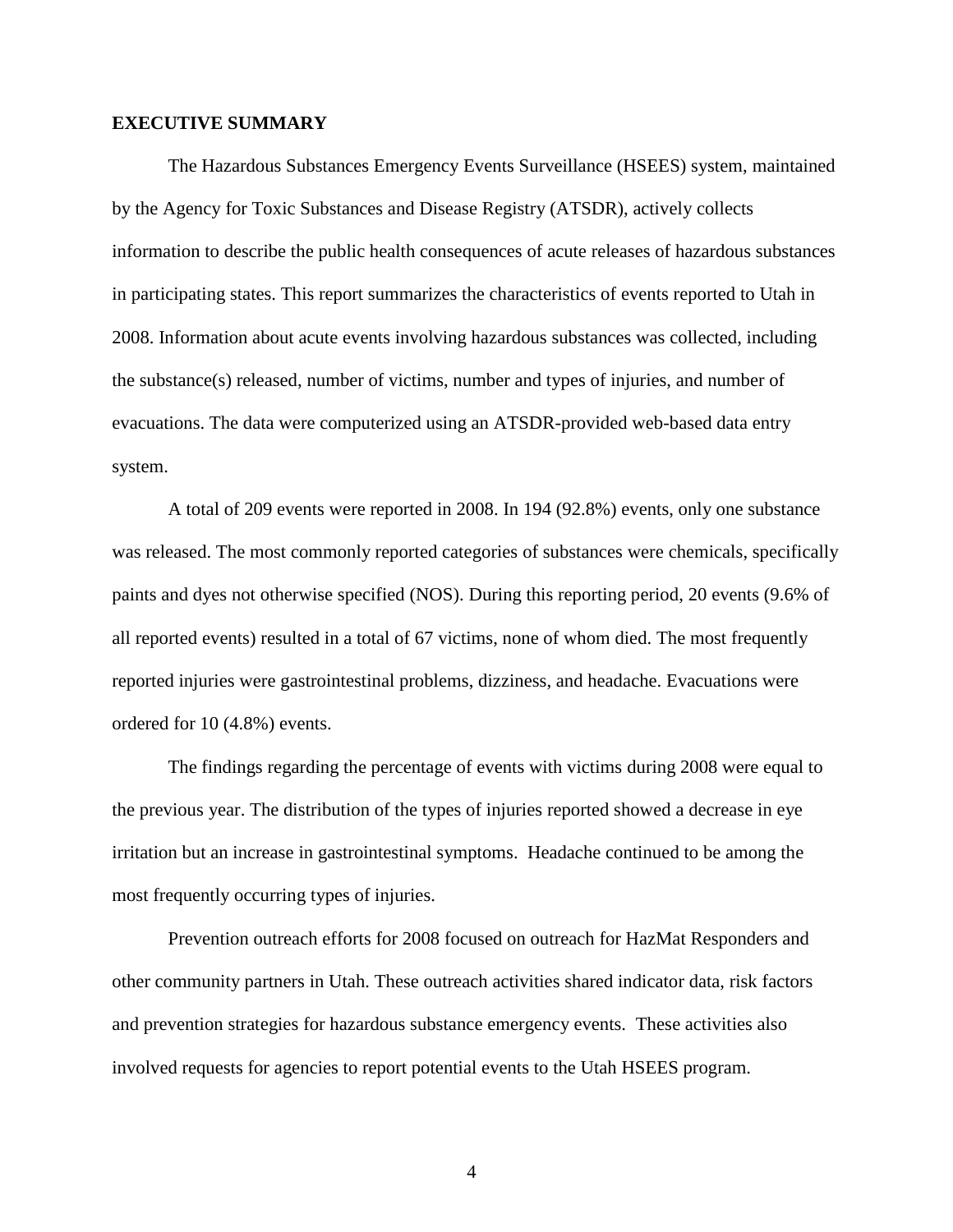### **INTRODUCTION**

The Centers for Disease Control and Prevention defines surveillance as the

"ongoing, systematic collection, analysis, and interpretation of health data essential to the planning, implementation, and evaluation of public health practice, closely integrated with the timely dissemination of these data to those who need to know. The final link of the surveillance chain is the application of these data to prevention and control. A surveillance system includes a functional capacity for data collection, analysis, and dissemination linked to public health programs"[1].

Since 1990, the Agency for Toxic Substances and Disease Registry (ATSDR) has maintained an active, state-based Hazardous Substances Emergency Events Surveillance (HSEES) system to describe the public health consequences of releases of hazardous substances. The decision to initiate a surveillance system of this type was based on a study published in 1989 about the reporting of hazardous substances releases to three national databases: the National Response Center Database, the Hazardous Material Information System (HMIS), and the Acute Hazardous Events Database [2].

A review of these databases indicated limitations. Many events were missed because of specific reporting requirements (for example, the HMIS did not record events involving intrastate carriers or fixed-facility events). Other important information was not recorded, such as the demographic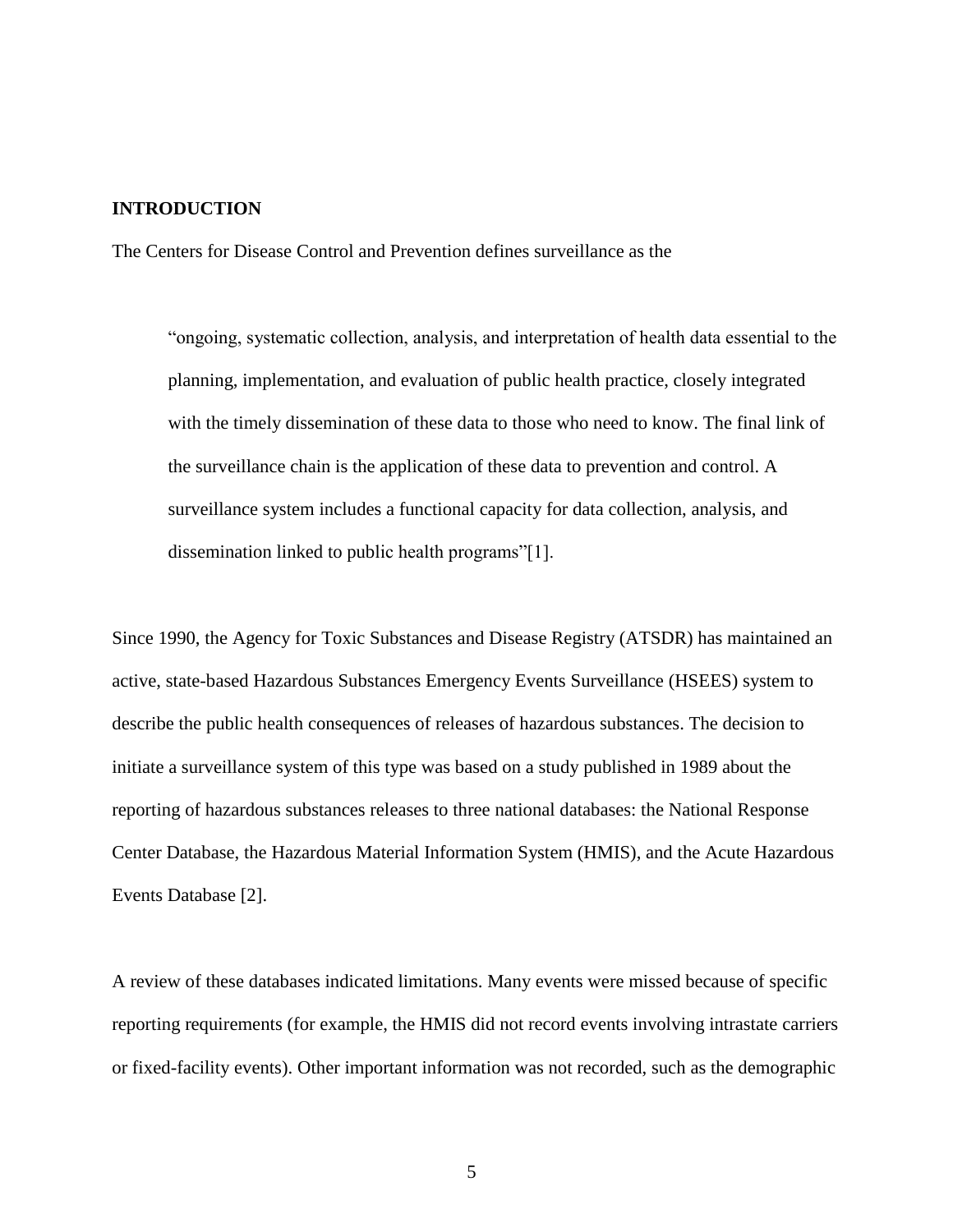characteristics of victims, the types of injuries sustained, and the number of persons evacuated. As a result of this review, ATSDR implemented the HSEES system to more fully describe the public health consequences of releases of hazardous substances.

The HSEES program has several goals:

- to describe the distribution and characteristics of acute hazardous substance releases;
- to describe morbidity and mortality among employees, responders, and the general public that result from hazardous substances releases; and,
- to develop strategies that might reduce future morbidity and mortality resulting from the release of hazardous substances.

For a surveillance system to be useful, it must not only be a repository for data, but the data must also be used to protect public health.

In recent years, the last goal of the HSEES system has been emphasized; i.e., to develop strategies to reduce subsequent morbidity and mortality by having each participating state analyze the data and develop appropriate prevention outreach activities to educate the public. These activities are intended to provide industry, responders, and the general public with information that can help prevent chemical releases and reduce morbidity and mortality if a release occurs.

This report provides an overview of HSEES activities for 2008 in Utah, summarizes the characteristics of acute releases of hazardous substances and their associated public health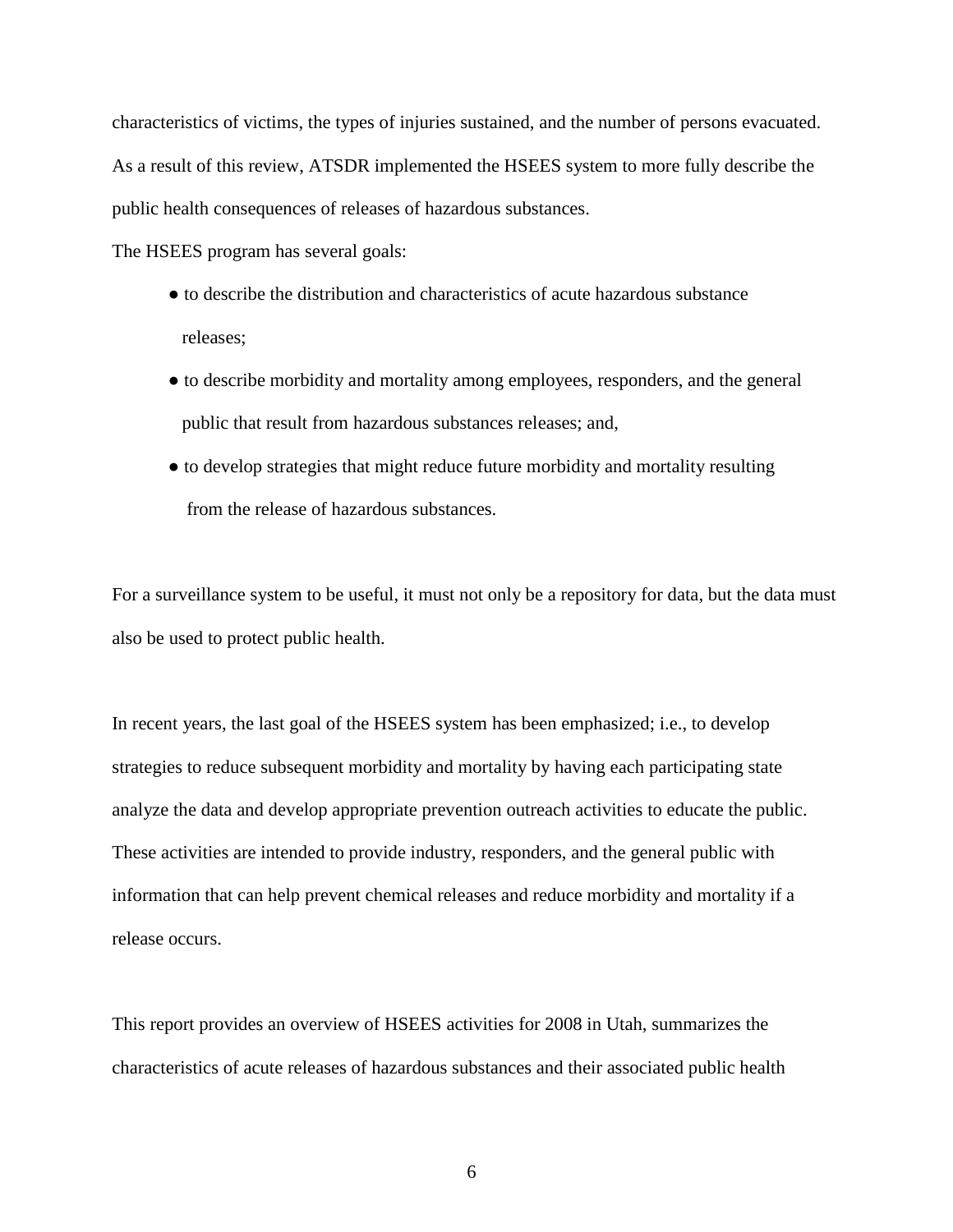consequences, and demonstrates how data from the system are translated into prevention activities to protect public health.

#### **METHODS**

In 2008, fifteen state health departments participated in the HSEES program: Colorado, Florida, Iowa, Louisiana, Michigan, Minnesota, Missouri, New Jersey, New York, North Carolina, Oregon, Texas, Utah, Washington, and Wisconsin.

Since 2005, an updated data-collection form, approved by the Office of Management and Budget (OMB) at ATSDR, was used for the collection of HSEES reported data. Information was collected about each event, including substance(s) released, victims, injuries (adverse health effects and symptoms), and evacuations.

Various data sources were used to obtain information about these events. These sources included, but were not limited to, Utah Division of Environmental Response & Remediation, Utah Highway Patrol, National Response Center, Utah Poison Control Center, Department of Transportation Hazardous Materials Information System, Google News (media alert system), media (newspaper, radio, and television), local health agencies and industry. Census data were used to estimate the number of residents in the vicinity for a majority of the events. All data were computerized using a Web-based data entry system provided by ATSDR.

7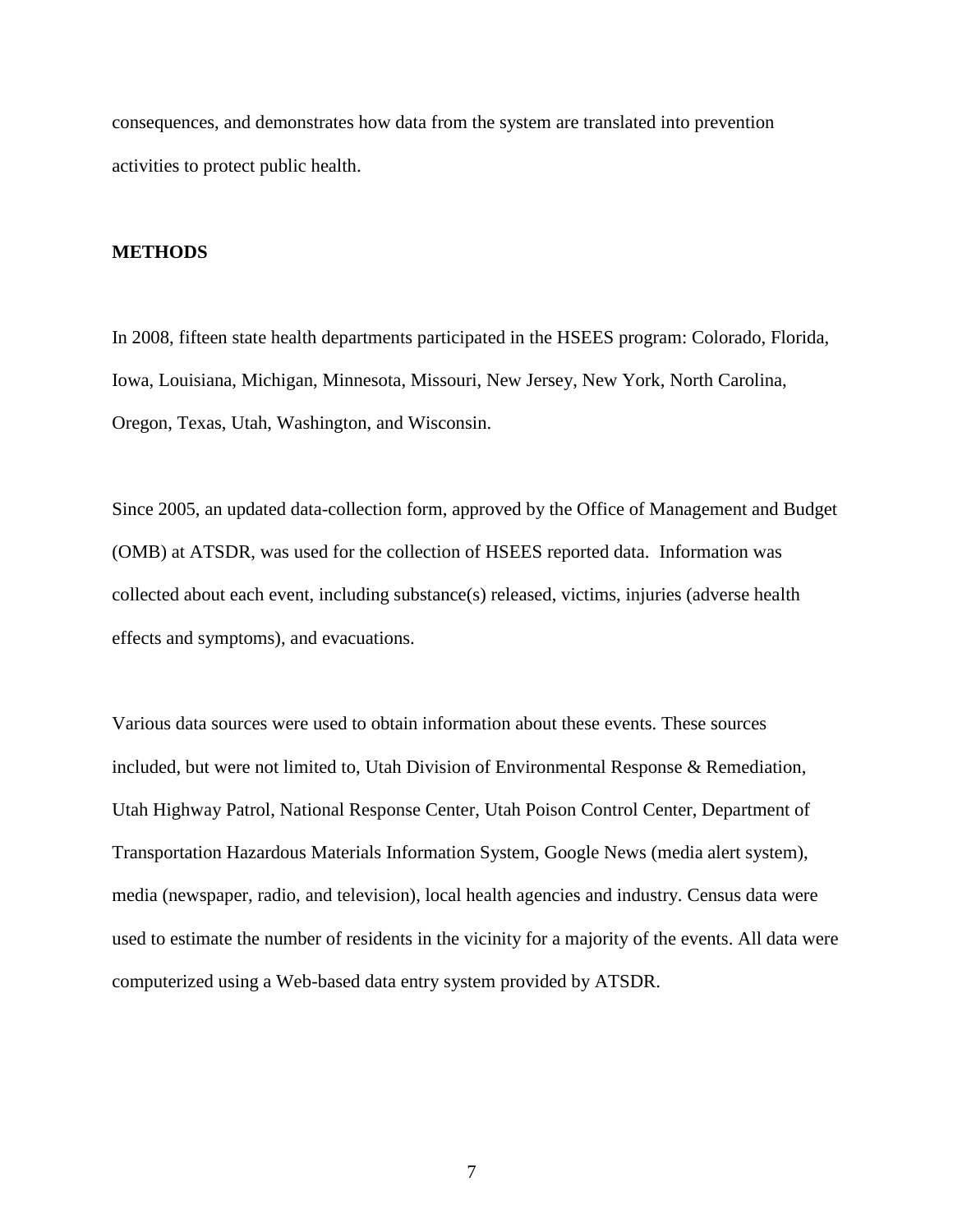HSEES defines hazardous substance emergency events as acute, uncontrolled or illegal releases or threatened releases of hazardous substances. Events involving releases of petroleum only continued to be excluded. A release is considered an event if it meets the following criteria (a) the amount of substance released (or that might have been released) needed (or would have needed) to be removed, cleaned up, or neutralized according to federal, state, or local laws or (b) the release of a substance was threatened, but the threat lead to an action (for example, evacuation) that could have affected the health of employees, emergency responders, or members of the general public. HSEES defines victims as people who experience at least one documented adverse health effect within 24 hours after the event or who die as a consequence of the event. Victims who receive more than one type of injury or symptom are counted once in each applicable injury type or symptom. Events are defined as transportation-related if they occur (a) during surface, air, pipeline, or water transport of hazardous substances, or (b) before being unloaded from a vehicle or vessel. All other events are considered fixed-facility events.

For data analyses, the substances released were categorized into 16 groups. The category "mixture" comprises substances from different categories that were mixed or formed from a reaction prior to the event; the category "other inorganic substances" comprises all inorganic substances except acids, bases, ammonia, and chlorine; and the category "other" comprises substances that could not grouped into one of the other existing categories.

#### **RESULTS**

For 2008, a total of 209 acute hazardous substances events were captured by Utah HSEES. Of these events, ten (4.8%) were considered threatened releases. There were 18 (8.6%) events in

8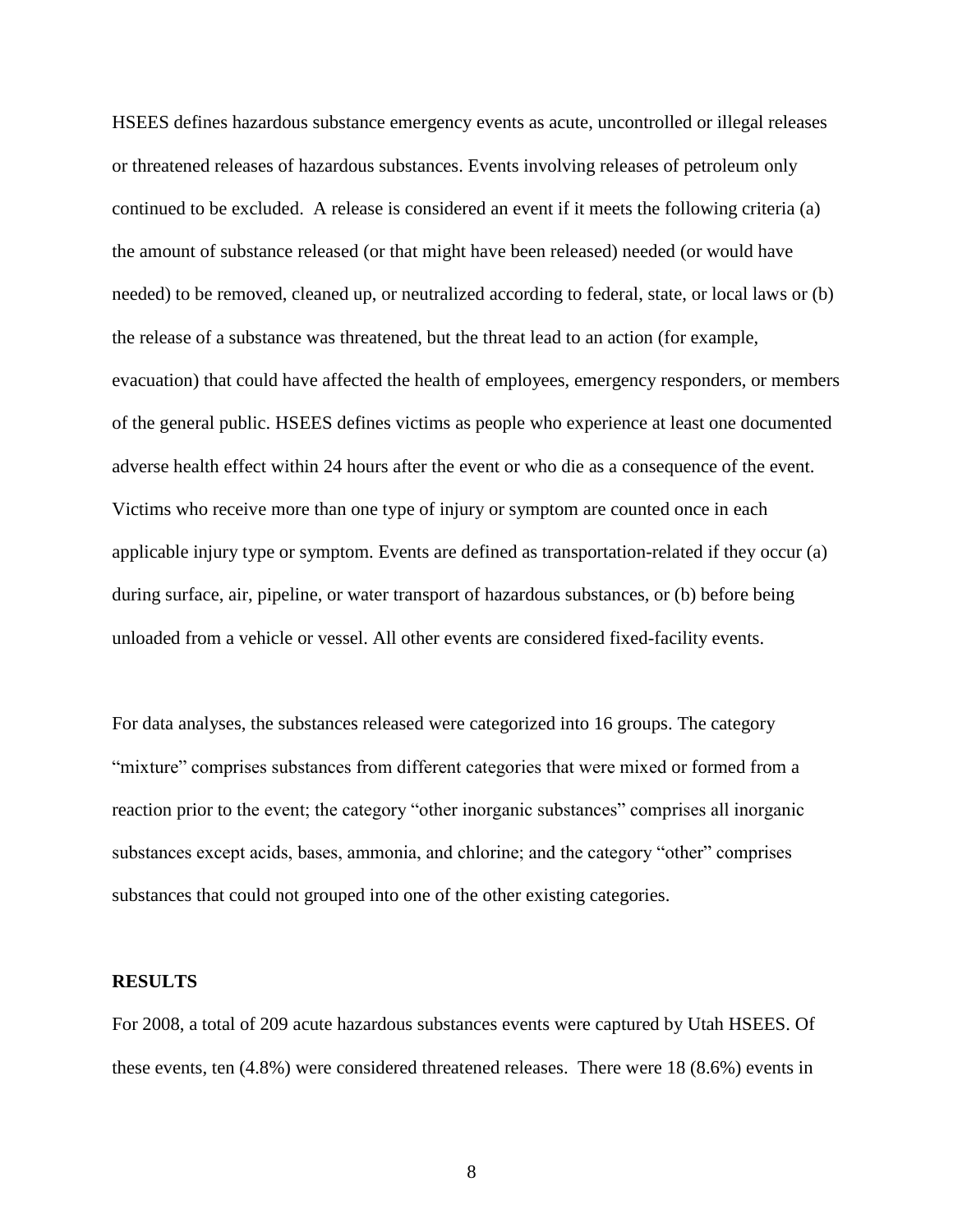which substances were both threatened to be released and actually released. A total of 91 (43.5%) events occurred in fixed facilities. The counties with the most frequent number of events were Salt Lake County (117 [56.0%]) and Davis County (21 [10%]) (Table 1).

For each fixed-facility event, one or two types of area or equipment involved in the fixed facility where the event occurred could be selected. Of all 91 fixed-facility events, 71 (78%) reported one type of area and 20 (22.0%) reported a combination of two area types. Type of area was only reported for mining, utilities, and manufacturing based on the industry code, yielding 49 (23.4%) events with no entry. Among events with one type of area reported, following other areas, 27 (55%) of the main areas were classified as follows: 8 (5.0%) storage area above ground, 5 (3.1%) piping, 3 (1.9%) material handling area, and 3 (1.9%) dump/waste area (Figure 1).

Of the 118 transportation-related events, 106 (90%) occurred during ground transport (e.g., truck, van, or tractor) and 7 (6%) involved transport by rail (Figure 2). Fewer events involved air, and pipeline modes. The largest proportion of transportation-related events occurred from unloading of a stationary vehicle or vessel (50 [42.4%]) and during a release en route that was later discovered at a fixed facility (46 [39%]). Of the 118 transportation-related events, 16 (13.6%) involved a moving vehicle or vessel and 6 (5.1%) involved a stationary vehicle or vessel such as ones staged at a transfer station.

Factors contributing to the events consisted of entries for primary factors and secondary factors. Primary factors relate to the factor that caused the actual release, where secondary factors relate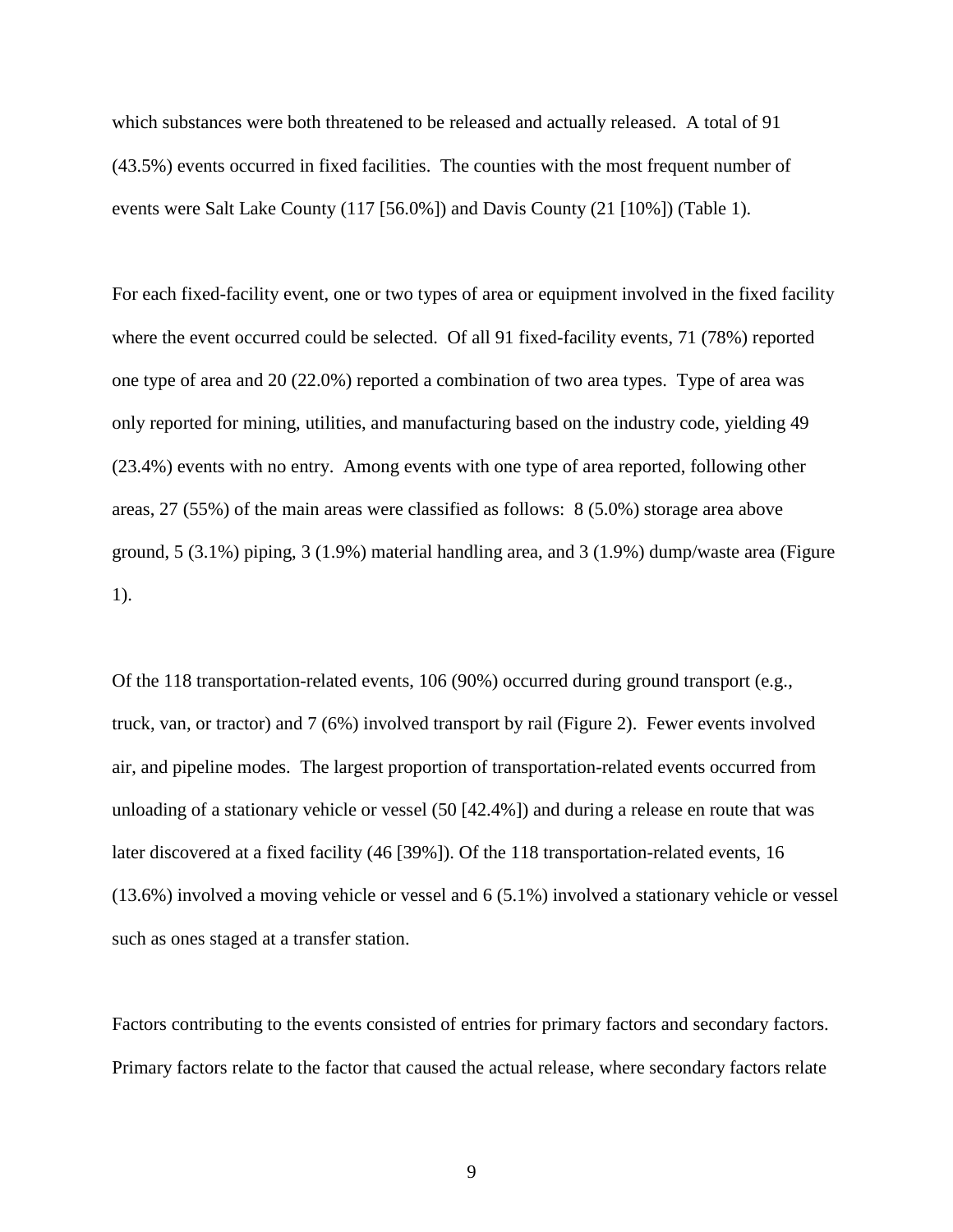to why the release occurred. Primary factors were reported for 195 (95.6%) events (Figure 3a). Of the reported primary factors, nearly half (48.4%) fixed-facility events involved equipment failure. For transportation-related events, nearly three-quarters (72.4%) involved human error. Secondary factors were reported for 67 (32.0%) events (Figure 3b). Of the reported secondary factors, nearly half (45.1%) fixed-facility events reported no secondary factors involved, and a half (50%) of transportation-related events involved improper filling, loading or packing.

A small amount (4.3%) of all events involved the release of three or more substances. Two substances were released in 11.5% of the events, and 84.2% involved the release of one substance (Table 3). 15.3% of transportation-related events had one substance released.

The number of events by month ranged from 7 (3.3%) in March to 33 (15.8%) in December, with the largest proportions occurring from October through December (41.6%). The proportion of events occurring during weekdays ranged from 14.8% to 17.7%, and during weekend days from 7.2% to 13.4%. Time categories were reported for all 209 (100%) events. Of all events 20.6% occurred between 12:00 a.m. and 5:59 a.m., 29.2% occurred from 6:00 a.m. to 11:59 a.m., 25.8% from 12:00 p.m. to 5:59 p.m., and 24.4% occurred from 6:00 p.m. until 11:59 p.m.

#### *Industries*

The largest proportion of HSEES events were associated with the transportation and warehousing (102 [48.8%]) industries and manufacturing (30 [14.4%]) industries (Table 3). The largest number of events with victims occurred from health care and social assistance industries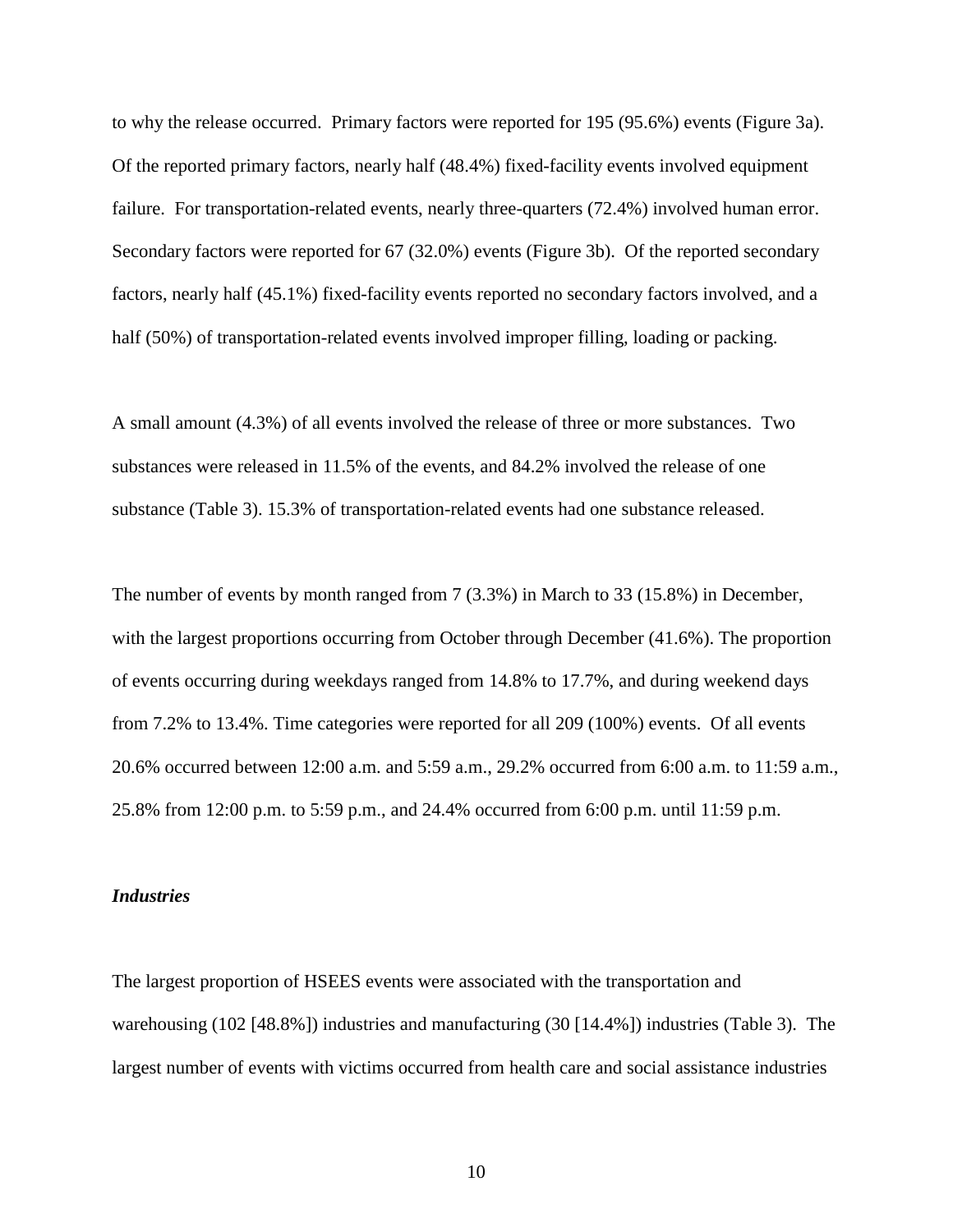(3 [15.0%]), other services (2 [10.0%]), Manufacturing (2 [10.0%]), Mining (2 [10.0%]) and unknown or not an industry (4 [20.0%]). The total number of victims was greatest in the unknown or not an industry categories (22 [32.8]), followed by manufacturing industries (12 [17.9%]) then administrative/support/waste management and remediation services (7 [10.4%]). Although the largest proportion of HSEES events were associated with transportation and warehousing (102 [48.8%]), only 1 (0.9%) of these events reported victims.

### *Substances*

A total of 276 substances were released or were threatened to be released in all events, of which 10 (4.8%) substances were reported as threatened to be released. The individual substances most frequently released were paint and dyes not otherwise specified (NOS) (44[16.9%]), mixture (15[5.8%]), carbon monoxide (10[3.8%]), and hydrochloric acid (10[3.8%]) (Table 5). Substances were grouped into 16 categories. The most commonly released categories of substances were paints and dyes (41 [18.9%]), acids (41 [15.8%]), and volatile organic compounds (36 [13.9%]) (Table 6). The substance categories most commonly released in fixedfacility events were other inorganic substances (30 [24.8%]), acids (20 [16.5%]), and other substances (19[15.7%]) (Table 6). In transportation-related events, the most common substance categories released were paints and dyes (47 [33.8%]), volatile organic compounds (26 [18.7%]), and acids (21 [15.1%]) (Table 6).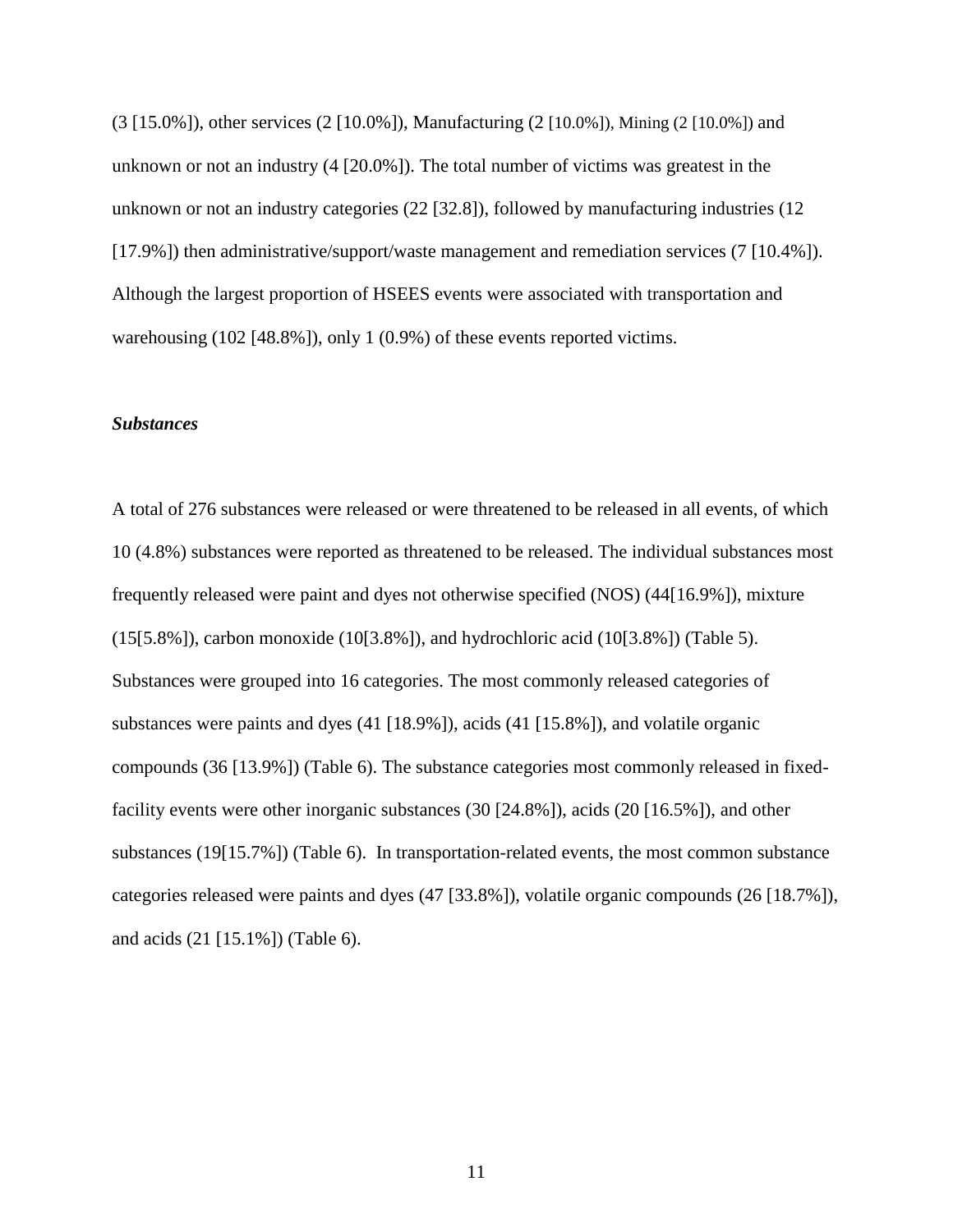Five types of releases (e.g., air releases, spills) were reported. Air releases (54 [20.8%]), spills (166 [63.9%]), threatened release (34 [13.1%]), fire (3 [1.2%]), and explosion (3 [1.2%]). There were no events with two types of releases listed.

### *Victims*

A total of 67 victims were involved in 20 events (% of all events) (Table 7). Of the 20 events with victims, 11 (55.0%) events involved only one victim, one (5.0%) involved two victims, and nine (45%) involved three or more victims. All 67 (100%) victims were injured in fixed-facility events.

To represent the magnitude of the effects of substances involved in injuries, the number of events in a specific substance category was compared with the number of events in the same category that resulted in victims. In events that involved one or more substances from the same substance category, substances were counted once in that category. In events that involved two or more substances from different categories, substances were counted once in the multiple substance category. Substances released most often were not necessarily the most likely to result in victims (Table 7). For example, events categorized as multiple substance category constituted 5.0% of all events; however, only 7.7% of these events resulted in injuries. Conversely, events involving pesticides and oxy-organics accounted for 2.3% and 5.8% of all events respectively, but16.7% of the pesticide events and 33.3% of oxy-organics events resulted in injuries.

12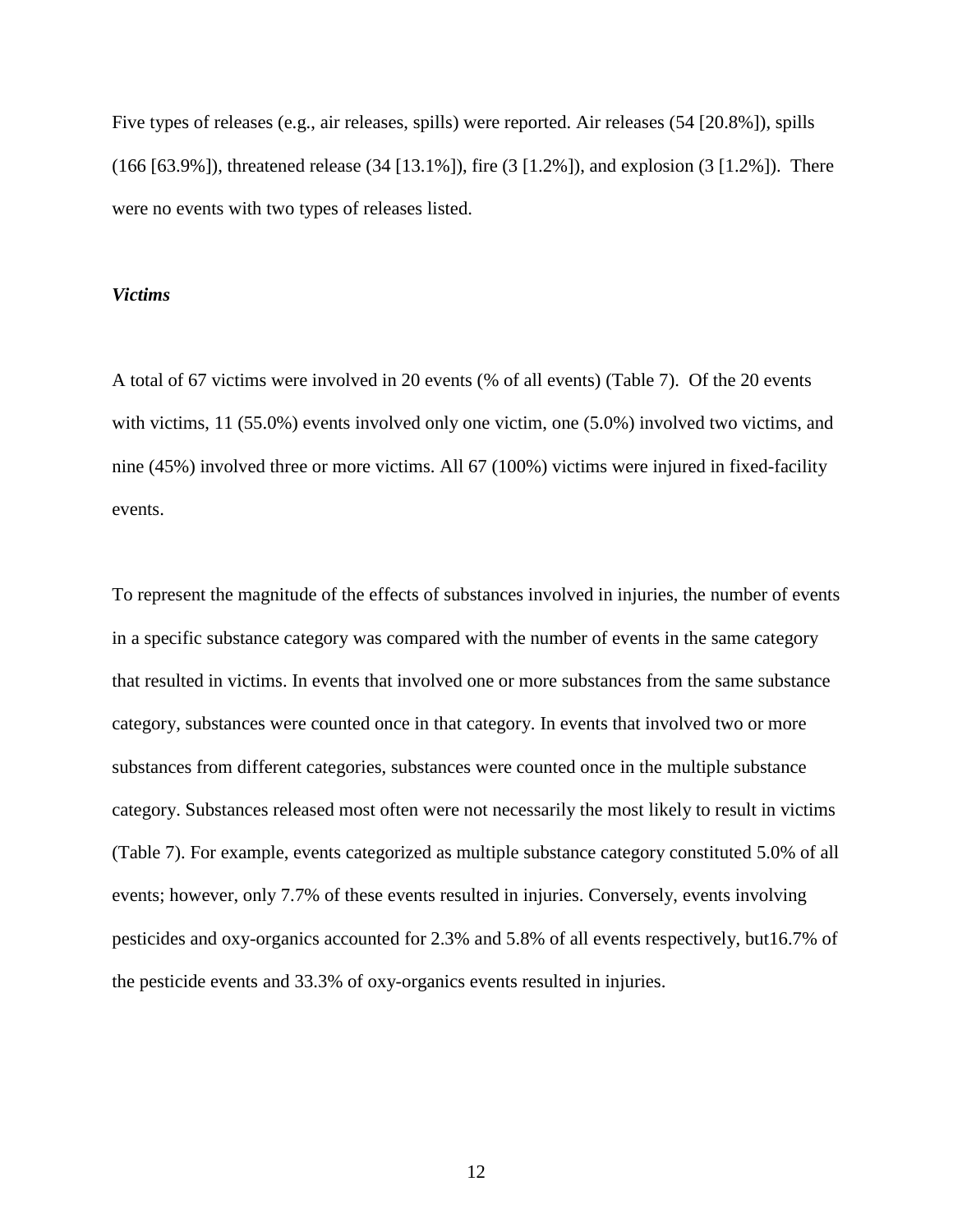Employees (32 [47.8%]) constituted the largest proportion of the population groups injured, followed by general public (29 [43.3%]), and unknown (6 [9.0%]) (Figure 4). There were no reported responders, police, EMT, hospital personnel, or students injured.

Victims were reported to sustain a total of 149 injuries or symptoms (Table 9). Some victims had more than one injury or symptom. Of all reported injuries/symptoms, the most common injuries/symptoms in fixed-facility events were headache (40 [26.8%]), and dizziness/central nervous system symptoms (36 [24.2%]). There were no injuries in transportation-related events.

The median age of the 59 (86.8%) victims for whom exact age was reported was 25.9 years (range:  $1 - 60$  years). For the 64 (95.5%) injured persons for whom an age category was reported, 13 (20.3%) were  $< 15$  years of age, five (7.8%) were 15–19 years of age, 41 (64.1%) were 20–44 years of age, five (7.8%) were 45–64 years of age, and there were no victims 65 years of age or above.

Sex was known for 56 (83.6%) of the victims; of these, 40 (71.4%) were males and 16 (28.6%) were females. Of all employees for whom sex was reported, 88.9% were males.

Of the 67 victims, 13 (19.4%) were treated on scene (administered first-aid), 31 (46.3%) were treated at a hospital (not-admitted), and 21 (31.3%) were treated at a hospital (admitted) (Figure 5). Severity of injury was unknown for 67 (100%) of victims. There were no deaths.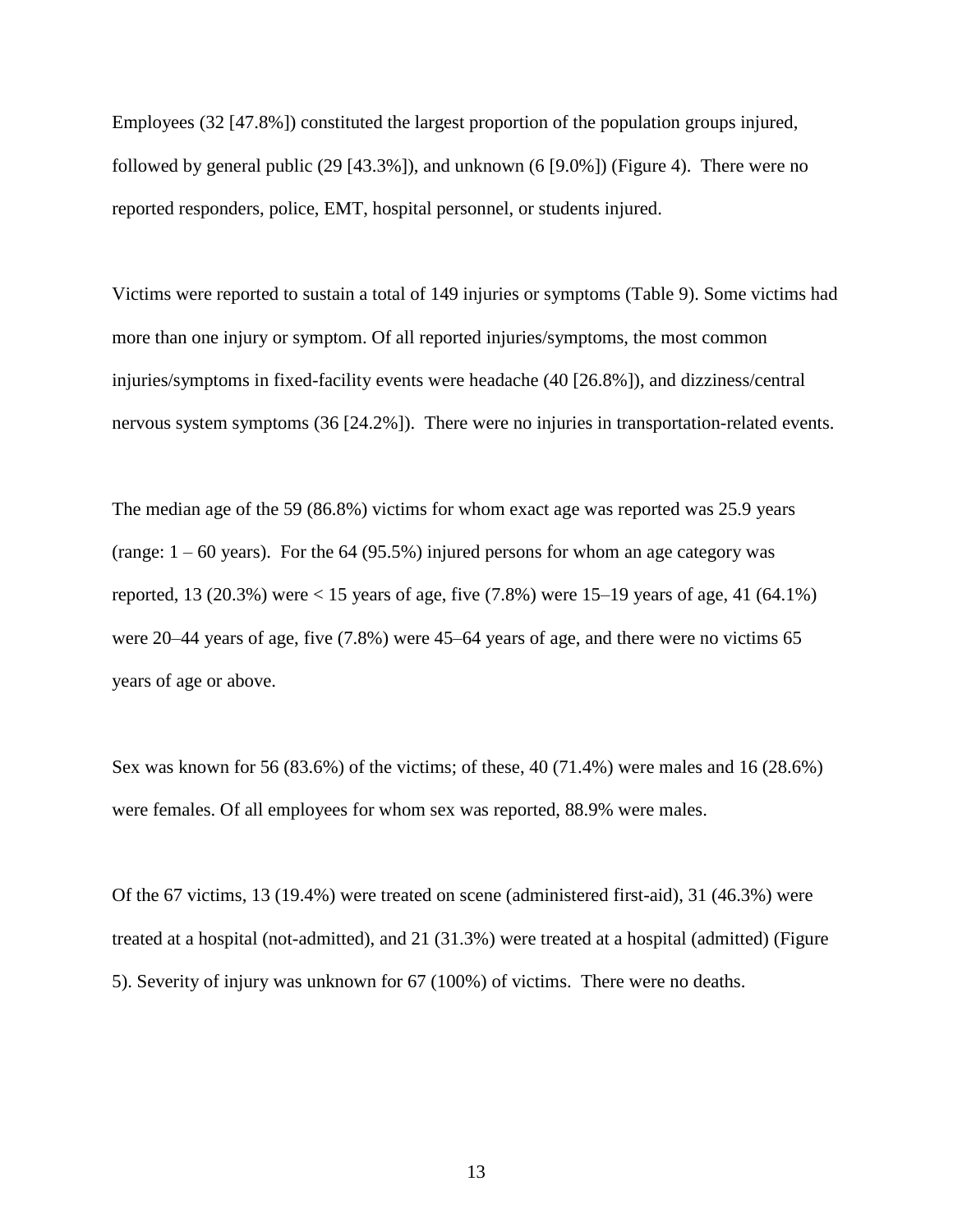The status of personal protective equipment (PPE) use during event was reported for only 15 (45.5%) of 33 employee-victims. All of these employee-victims reported PPE usage such as gloves, eye protection, hard hat, and/or steel-toed shoes.

The event that consisted of the largest amount of victims (16 [23.9%]) occurred when a family used a barbecue cooker inside a garage during a holiday party at a private residence. Forty-nine people were in the garage and throughout the house, but only 16 showed symptoms of carbon monoxide poisoning. Levels of carbon monoxide were detected at 175 ppm by local fire department.

### *Nearby populations*

The proximity of the event location in relation to selected populations was determined using geographic information systems (GIS) or health department records. Residences were within ¼ mile of 108 (51.7%) events in which 125 events reported, schools within  $\frac{1}{4}$  mile of five (2.4%) events in which 43 events reported, hospitals within  $\frac{1}{4}$  mile of one (0.5%) events in which 40 events reported, nursing homes within ¼ mile of three (1.4%) event in which 41 events reported, licensed daycare facilities within 1/4 mile of 11 (5.5%) events in which 47 events reported, industries or other businesses within ¼ mile of 151 (72.2%) events in which 152 events reported, and recreational areas within ¼ mile of 36 (17.2%) events in which 69 events reported.

The number of events at which persons were at risk of exposure was determined primarily using GIS. Information was collected on the number of persons living in proximity of the event and on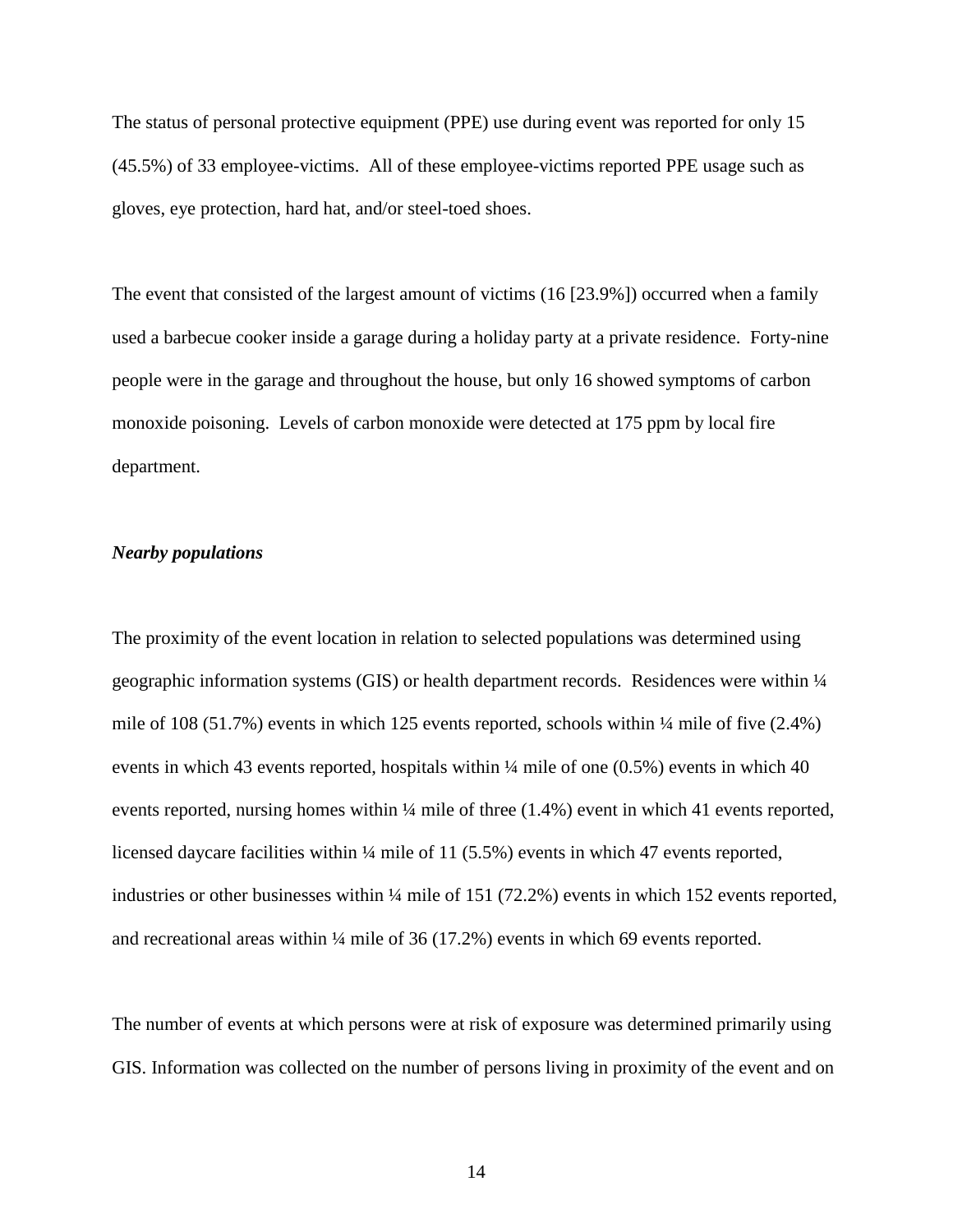the number of persons at home within a specific time frame of the event. Approximately 72.5% of the persons living in proximity of the events were home when the events occurred. There were 100 (47.8%) events with persons living within  $\frac{1}{4}$  mile of the event; 122 (58.4%) events with persons living within  $\frac{1}{2}$  mile, and 93 (44.5%) events with persons living within one mile of the event. Information on the number of persons living within  $\frac{1}{4}$ ,  $\frac{1}{2}$ , and one mile of the event was not reported for 52 events. There were 98 (46.9%) events with persons at home within  $\frac{1}{4}$ mile of the event; 119 (56.9%) events with persons at home within  $\frac{1}{2}$  mile; and 149 (71.3%) events with persons at home within one mile. Information on the number of persons at home when the events occurred was not reported for 54 events.

#### *Evacuations*

Evacuations were ordered in 10 (4.8%) of 208 events where evacuation status was reported. There was 1 event that had in-place sheltering ordered by an official.

#### *Decontamination*

Of the 63 (94.0%) victims for whom decontamination status was known, 49 (77.8%) were not decontaminated, four (6.3%) was decontaminated at the scene, seven (11.1%) were decontaminated at a medical facility, and three (4.8%) was decontaminated at both the scene and a medical facility.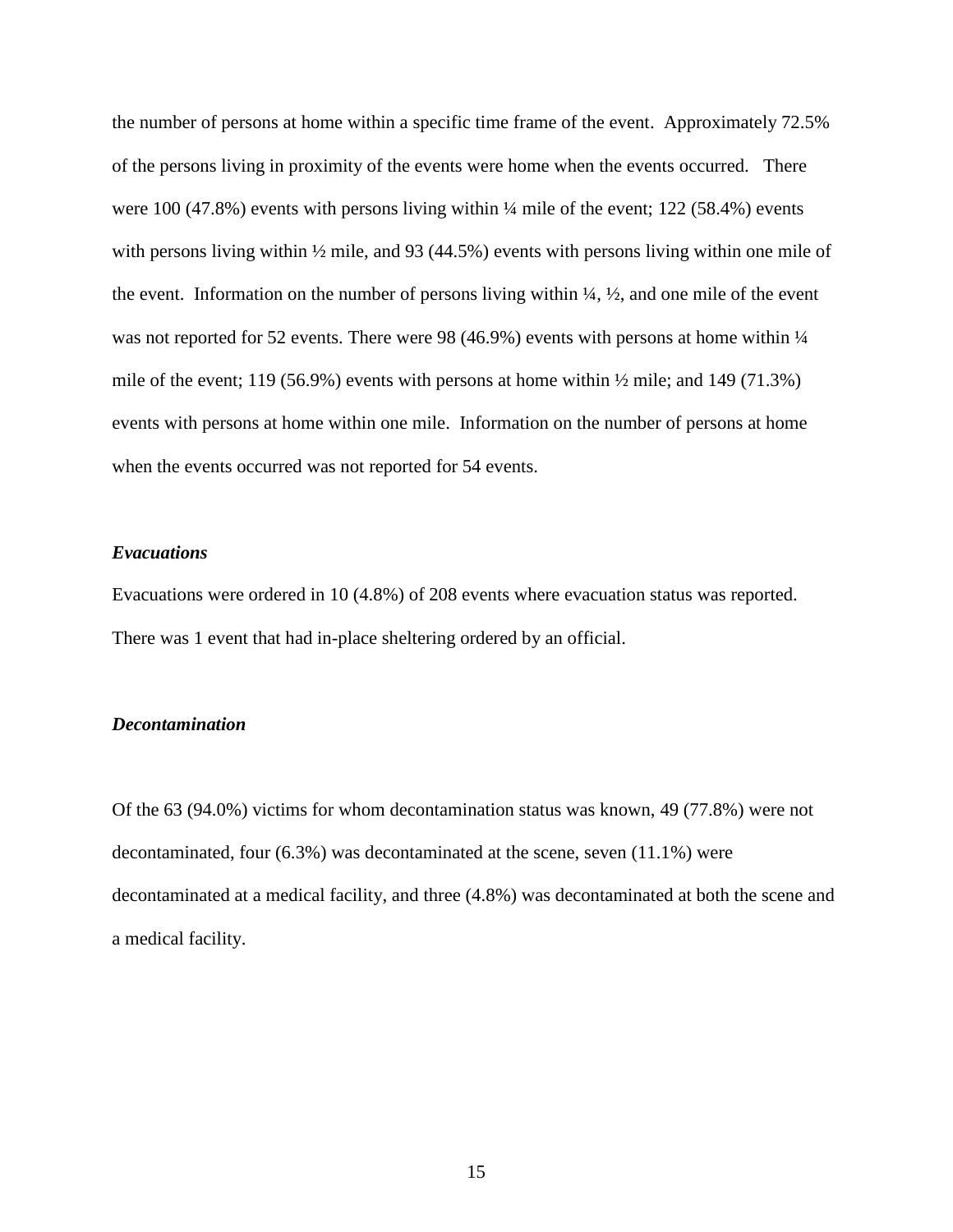Six events occurred where uninjured persons were decontaminated. In these events, decontamination at the scene was conducted for 20 uninjured employees. Decontamination at a medical facility was conducted for three uninjured employees.

#### *Response*

Of the 189 (90.4%) events with information detailing who responded to the event, six (3.2%) reported two or more categories of personnel who responded, five (2.6%) reported three or more categories, and four (2.1%) reported four or more categories. The personnel who responded most frequently were the company's response team where release occurred, 128 (67.7%), followed by certified hazmat team, 16 (8.5%), hospital personnel/poison control center, 12 (6.3%), and fire department, five (2.6%) (Table 9).

### **2008 Prevention Outreach Activities**

The first awareness prevention/outreach activity targeted hazardous material emergency responders and LEPC members in the state of Utah, to increase awareness of and reporting to the HSEES program. This involved preparation of a presentation of the HSEES program that included a trivia game that reviewed key concepts within the presentation. This was presented during two breakout sessions at the Intermountain Hazardous Material Conference in May 2008. In addition, the HSEES coordinator presented at 10 LEPCs sharing county or area specific data, increasing awareness and allowing for discussion of county specific concerns. Presentations were also given at the Pesticide Applicators Application Renewal Workshop in December of 2008. This presentation outreach activity provided crucial networking for obtaining additional information on events and increase overall reporting of releases to the HSEES program.

16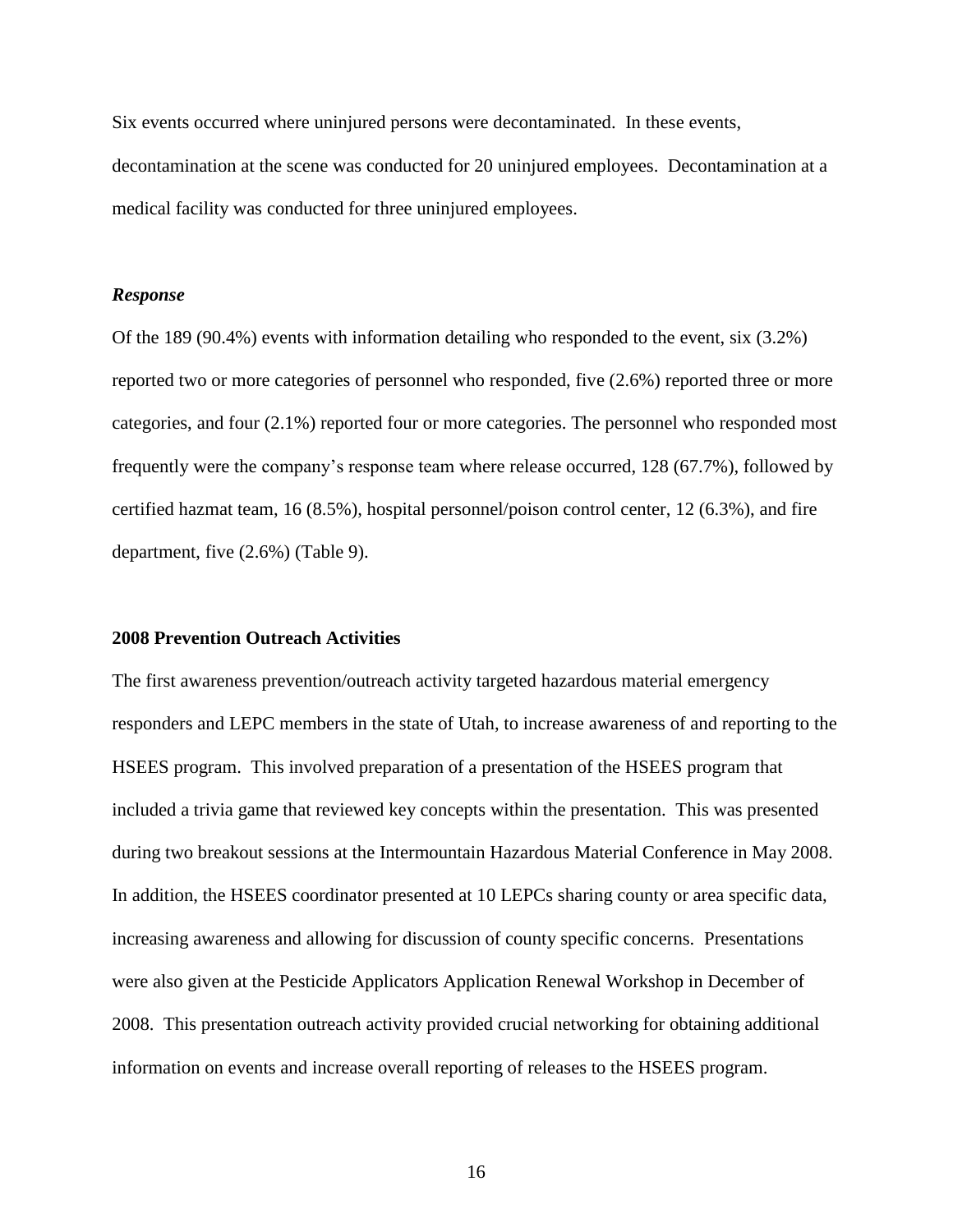The first data-driven activity focused on pesticide exposure outreach due to a death that occurred in 2007 from pesticide exposure. A fact sheet was developed and included release data and risks of exposure to pesticide. Consultation with the Utah agricultural department determined the licensed applicators to target. Additionally the fact sheet was posted to the website for the general public to view. The Utah HSEES coordinator presented and provided the pesticides fact sheet at two pesticide applicator trainings in 2008.

The second data-driven prevention activity was collaboration between the Utah HSEES coordinator, the National Response Center (NRC), and the Utah Department of Transportation (DOT) to combine reports by matching fields and creating a merged format to directly input their data into the HSEES database. The Utah HSEES coordinator participated in the roadmap conference in Washington D.C.

#### **SUMMARY OF RESULTS, 2000–2008**

During the period 2000**–**2008, the largest proportion of events occurred in 2001 (Table 10). The number of transportation related-events shows an increase. This is likely due to decreased reporting of events by the National Response Center as they were no longer required to report events occurring in San Juan County. The number of total events reported in Utah has dropped consistently since 2005. There has been a 59.57% decrease in the reported number of cases. This decrease could be due to a variety of reasons, including a decrease in the number of events actually occurring or a decrease in the reporting/capturing of these events.

17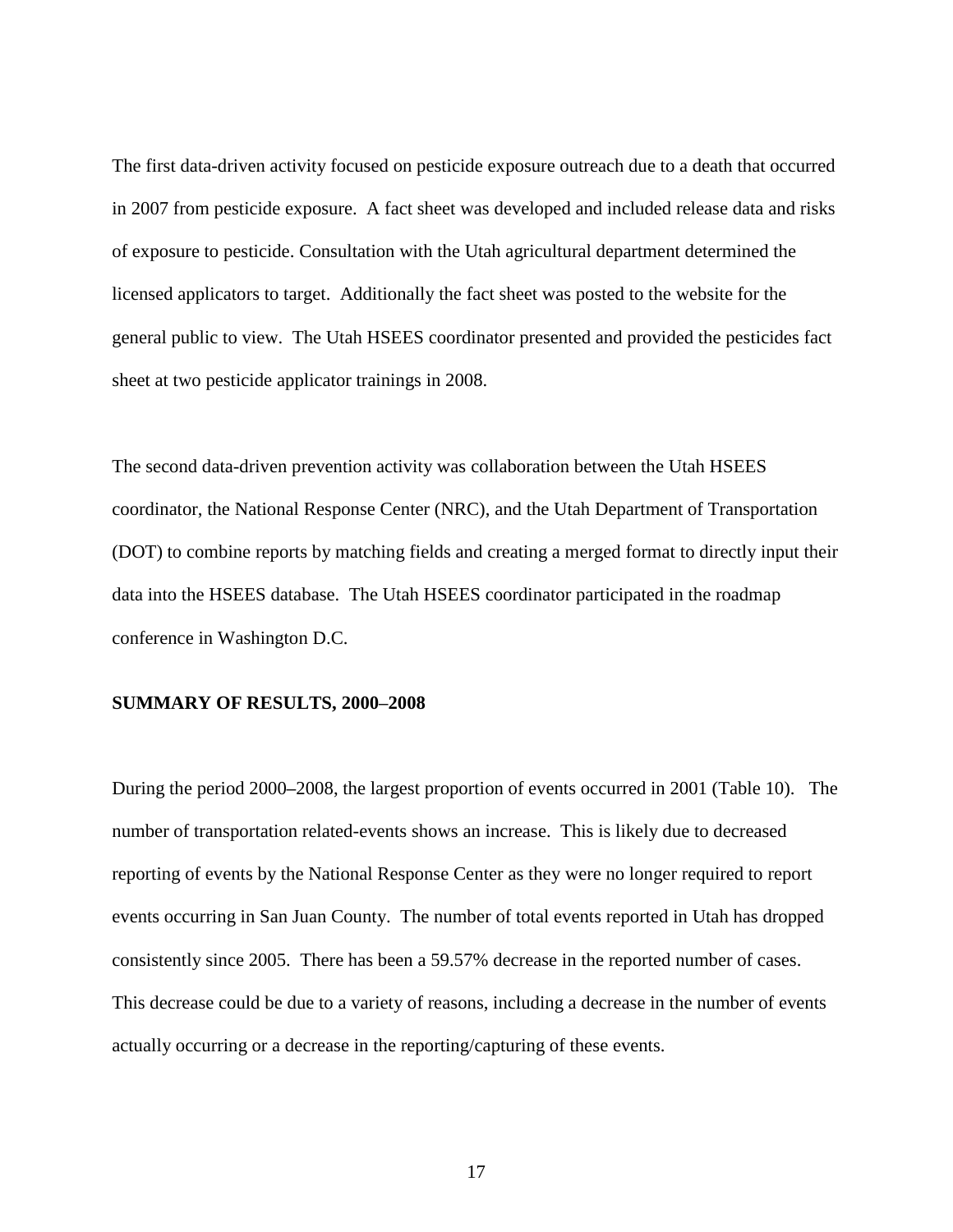The number of substances released has also decreased. The number of events with victims increased from 2006-2008, but decreased substantially from 2005. The average percentage of events with victims during 2000**–**2008 was 4.9%, although the percentage of victims in 2007 was 9.6%, which had increased considerably from 2006.

Previously respiratory irritation has been the most frequently reported injury. In 2008 headache was reported most frequently. Employees as victims decreased substantially between 2007 and 2008 and members of the general public were most commonly reported victims of acute chemical releases (Figure 4). The number of injured responders remained consistent at zero.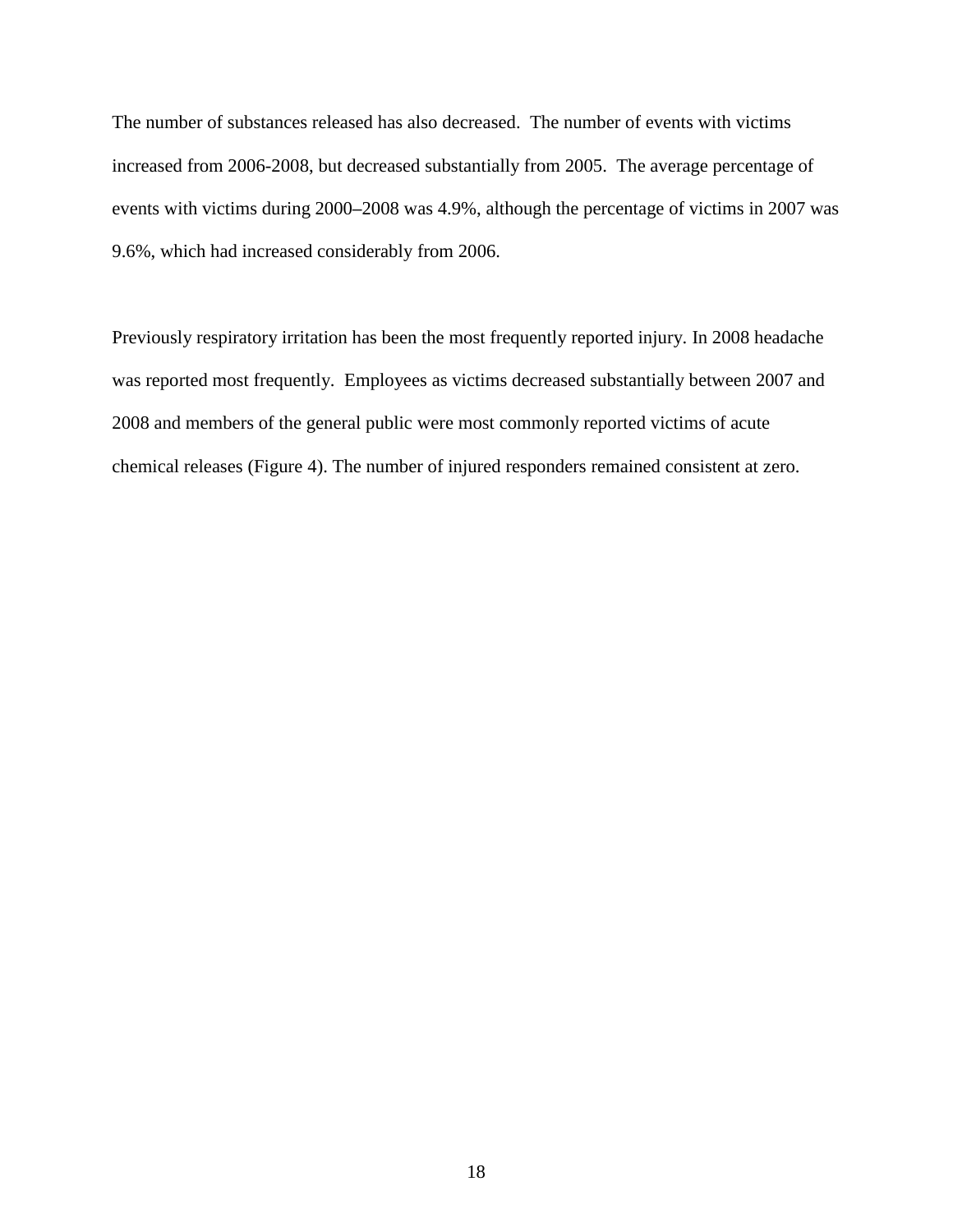## **REFERENCES**

1. Centers for Disease Control and Prevention. Comprehensive plan for epidemiologic surveillance. Atlanta: US Department of Health and Human Services; 1986.

2. Binder S. Death, injuries, and evacuations from acute hazardous materials releases. Am J Public Health 1989; 70:1042–4.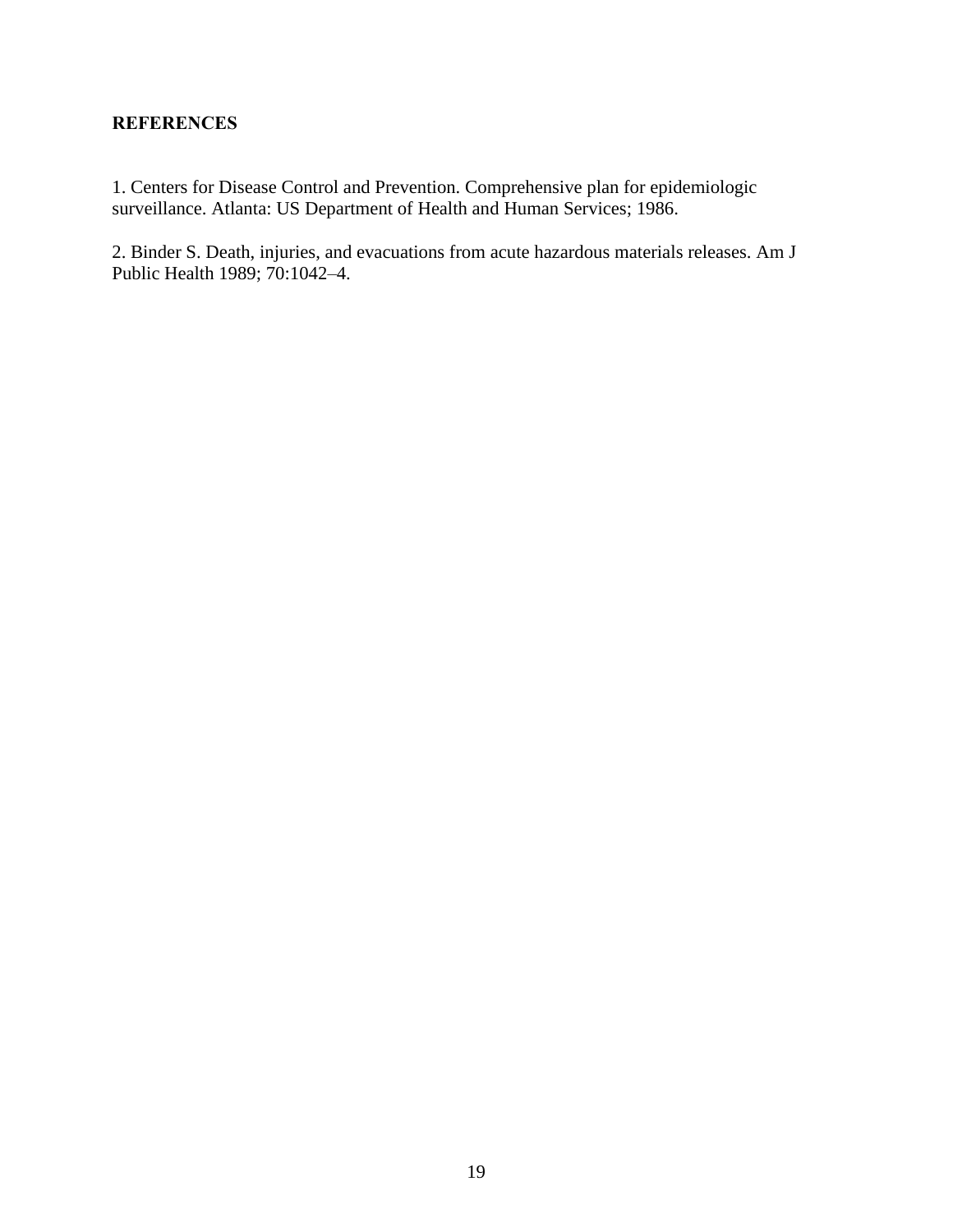## Appendices

| <b>Number</b>  | <b>Standardized Substance Name</b> | Frequency      | Percentage |
|----------------|------------------------------------|----------------|------------|
| $\mathbf{1}$   | Paint or Coating NOS               | 44             | 16.9       |
| $\overline{2}$ | Mixture                            | 15             | 5.8        |
| 3              | Carbon Monoxide                    | 10             | 3.8        |
| $\overline{4}$ | Hydrochloric Acid                  | 10             | 3.8        |
| 5              | Sulfuric Acid                      | 9              | 3.5        |
| 6              | <b>Particulate Matter NOS</b>      | 8              | 3.1        |
| 7              | Acetone                            | $\overline{7}$ | 2.7        |
| 8              | Sodium Hydroxide                   | 7              | 2.7        |
| 9              | <b>Sulfur Dioxide</b>              | 6              | 2.3        |
| 10             | Volatile Organic Compounds NOS     | 6              | 2.3        |

Table 1. The ten substances most frequently involved in events—Utah Hazardous Substances Emergency Events Surveillance, 2008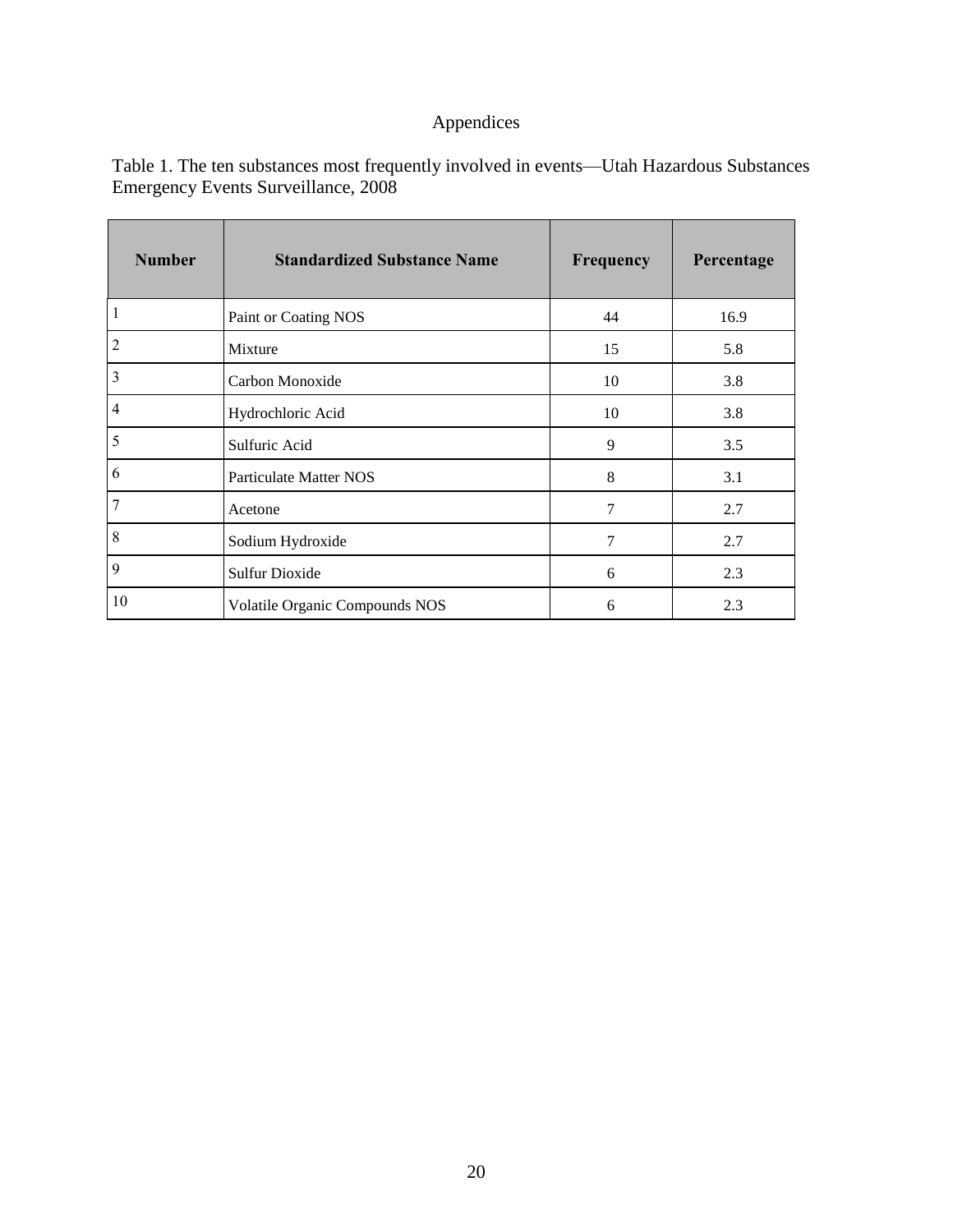| County           | <b>Fixed facility</b> |                  |                  | <b>Transportation</b> | <b>All events</b>    |
|------------------|-----------------------|------------------|------------------|-----------------------|----------------------|
|                  | No. events            | $\frac{0}{6}$ *  | No. events       | $\frac{0}{6}$ *       | Total no. events (%) |
| Beaver           | $\boldsymbol{0}$      | $\boldsymbol{0}$ | $\boldsymbol{0}$ | $\boldsymbol{0}$      | 0(0.00)              |
| <b>Box Elder</b> | 3                     | 60               | $\overline{2}$   | 40                    | 5(2.42)              |
| Cache            | 2                     | 100              | $\boldsymbol{0}$ | $\boldsymbol{0}$      | 2(0.97)              |
| Carbon           | $\boldsymbol{0}$      | $\boldsymbol{0}$ | $\mathbf{1}$     | 100                   | 1(0.48)              |
| Daggett          | $\boldsymbol{0}$      | $\boldsymbol{0}$ | $\boldsymbol{0}$ | $\boldsymbol{0}$      | 0(0.0)               |
| Davis            | 11                    | 52.38            | 10               | 47.62                 | 21 (10.14)           |
| Duchesne         | 5                     | 83.33            | $\,1$            | 16.67                 | 6(2.90)              |
| Emery            | $\overline{2}$        | 100              | $\boldsymbol{0}$ | $\boldsymbol{0}$      | 2(0.97)              |
| Garfield         | $\boldsymbol{0}$      | $\boldsymbol{0}$ | $\boldsymbol{0}$ | $\mathbf{0}$          | 0(0.0)               |
| Grand            | $\boldsymbol{0}$      | $\boldsymbol{0}$ | $\mathbf{1}$     | 100                   | 1(0.48)              |
| Iron             | $\,1$                 | 100              | $\boldsymbol{0}$ | $\boldsymbol{0}$      | 1(0.48)              |
| Juab             | $\boldsymbol{0}$      | $\boldsymbol{0}$ | $\boldsymbol{0}$ | $\boldsymbol{0}$      | 0(0.00)              |
| Kane             | $\boldsymbol{0}$      | $\overline{0}$   | $\boldsymbol{0}$ | $\boldsymbol{0}$      | 0(0.0)               |
| Millard          | $8\,$                 | 100              | $\boldsymbol{0}$ | $\boldsymbol{0}$      | 8(3.86)              |
| Morgan           | $\boldsymbol{0}$      | $\boldsymbol{0}$ | $\boldsymbol{0}$ | $\boldsymbol{0}$      | 0(0.0)               |
| Piute            | $\boldsymbol{0}$      | $\boldsymbol{0}$ | $\boldsymbol{0}$ | $\boldsymbol{0}$      | 0(0.0)               |
| Rich             | $\boldsymbol{0}$      | $\boldsymbol{0}$ | $\mathbf{0}$     | $\overline{0}$        | 0(0.0)               |
| Salt Lake        | 29                    | 23.08            | 90               | 76.92                 | 119 (56.94)          |
| San Juan         | $\boldsymbol{0}$      | $\boldsymbol{0}$ | $\boldsymbol{0}$ | $\boldsymbol{0}$      | 0(0.00)              |
| Sanpete          | $\,1$                 | 100              | $\boldsymbol{0}$ | $\boldsymbol{0}$      | 1(0.48)              |
| Sevier           | 2                     | 66.67            | $\,1$            | 33.33                 | 3(1.45)              |
| Summit           | 1                     | 50               | $\,1$            | 50                    | 2(0.97)              |
| Tooele           | 4                     | 50               | $\overline{4}$   | 50                    | 8(3.86)              |
| Uintah           | 6                     | 85.71            | $\,1$            | 14.29                 | 7(3.38)              |
| Utah             | $6\,$                 | 54.55            | 5                | 45.45                 | 11(5.31)             |
| Wasatch          | $\boldsymbol{0}$      | $\boldsymbol{0}$ | $\boldsymbol{0}$ | $\boldsymbol{0}$      | 0(0.00)              |
| Washington       | $\boldsymbol{0}$      | $\boldsymbol{0}$ | $\boldsymbol{0}$ | $\boldsymbol{0}$      | 0(0.00)              |
| Wayne            | $\boldsymbol{0}$      | $\boldsymbol{0}$ | $\mathbf{0}$     | $\boldsymbol{0}$      | 0(0.0)               |
| Weber            | $10\,$                | 90.91            | $\,1$            | 9.09                  | 11(5.31)             |
|                  | 91                    | 44               | $118\,$          | 56                    | 209 (100.00)         |

Table 2. Number of events meeting the surveillance definition, by county and type of event**—** Utah Hazardous Substances Emergency Events Surveillance, 2008

\* Percentage = (number of events by type of event per county  $\div$  total number of events in that county) x 100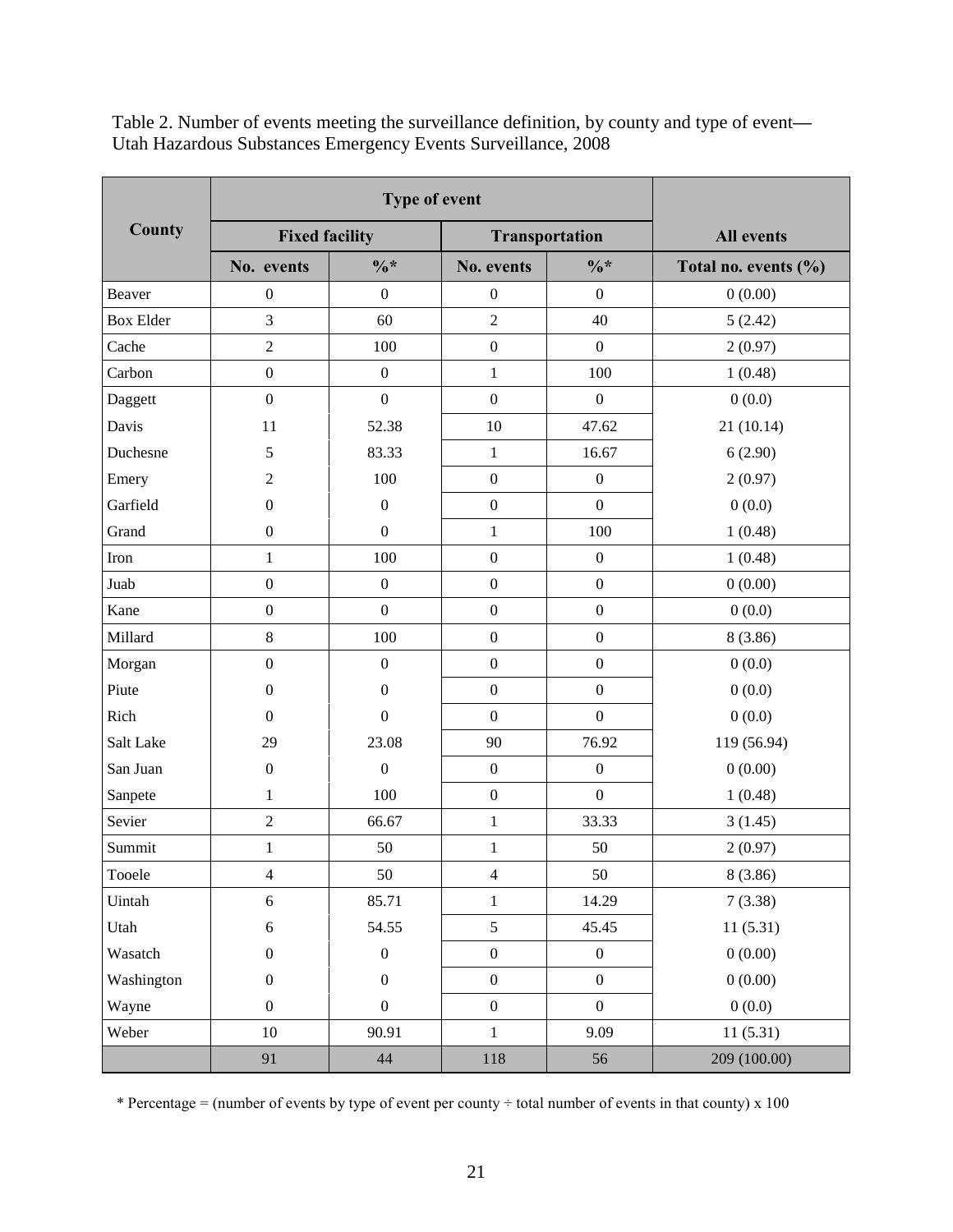Figure 1. Area of fixed facilities involved in events for Mining, Utilities or Manufacturing (NAICS 21, 22, 31, 32, 33)**—**Utah Hazardous Substances Emergency Events Surveillance, 2008

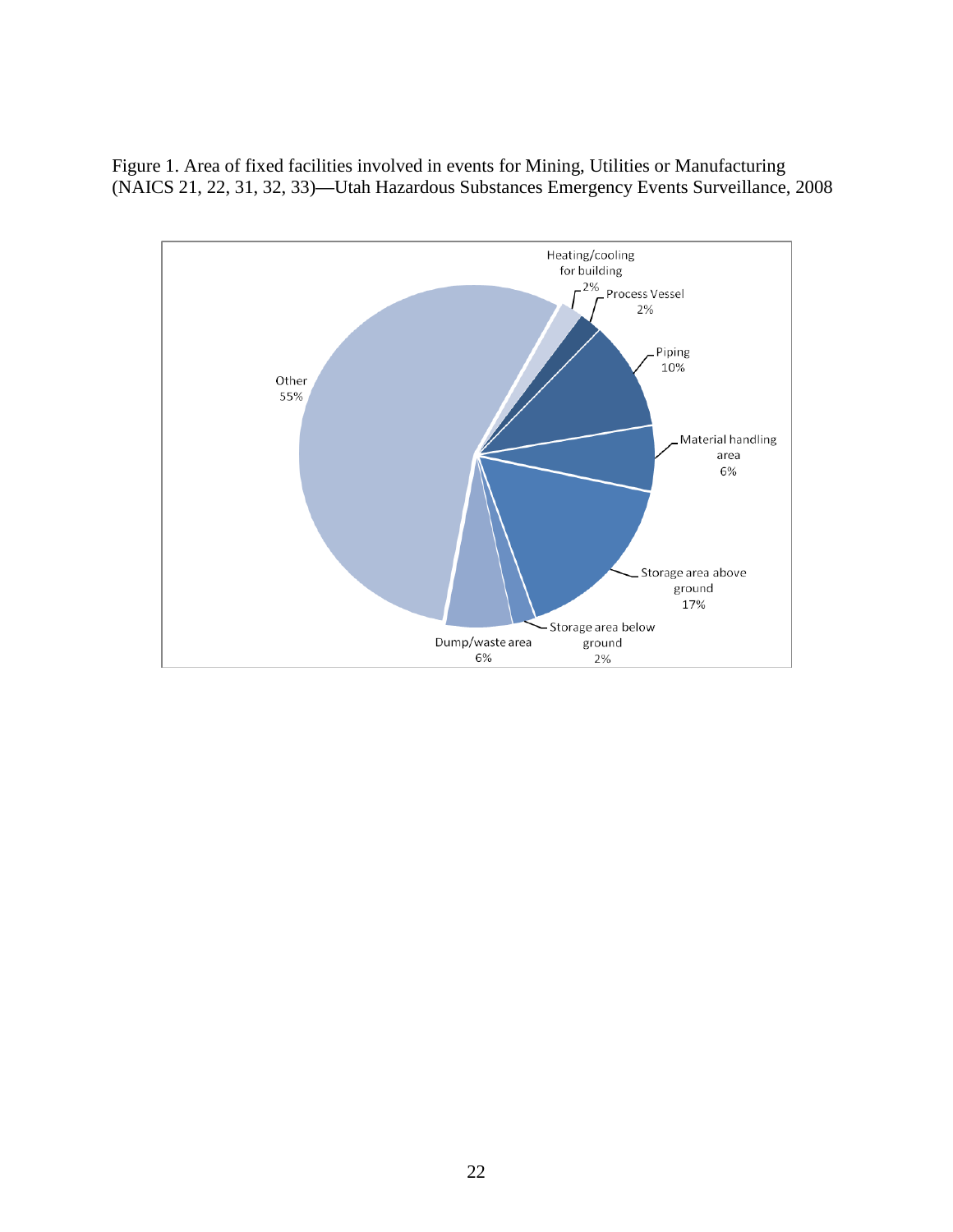Figure 2. Distribution of transportation-related events, by type of transport—Utah Hazardous Substances Emergency Events Surveillance, 2008

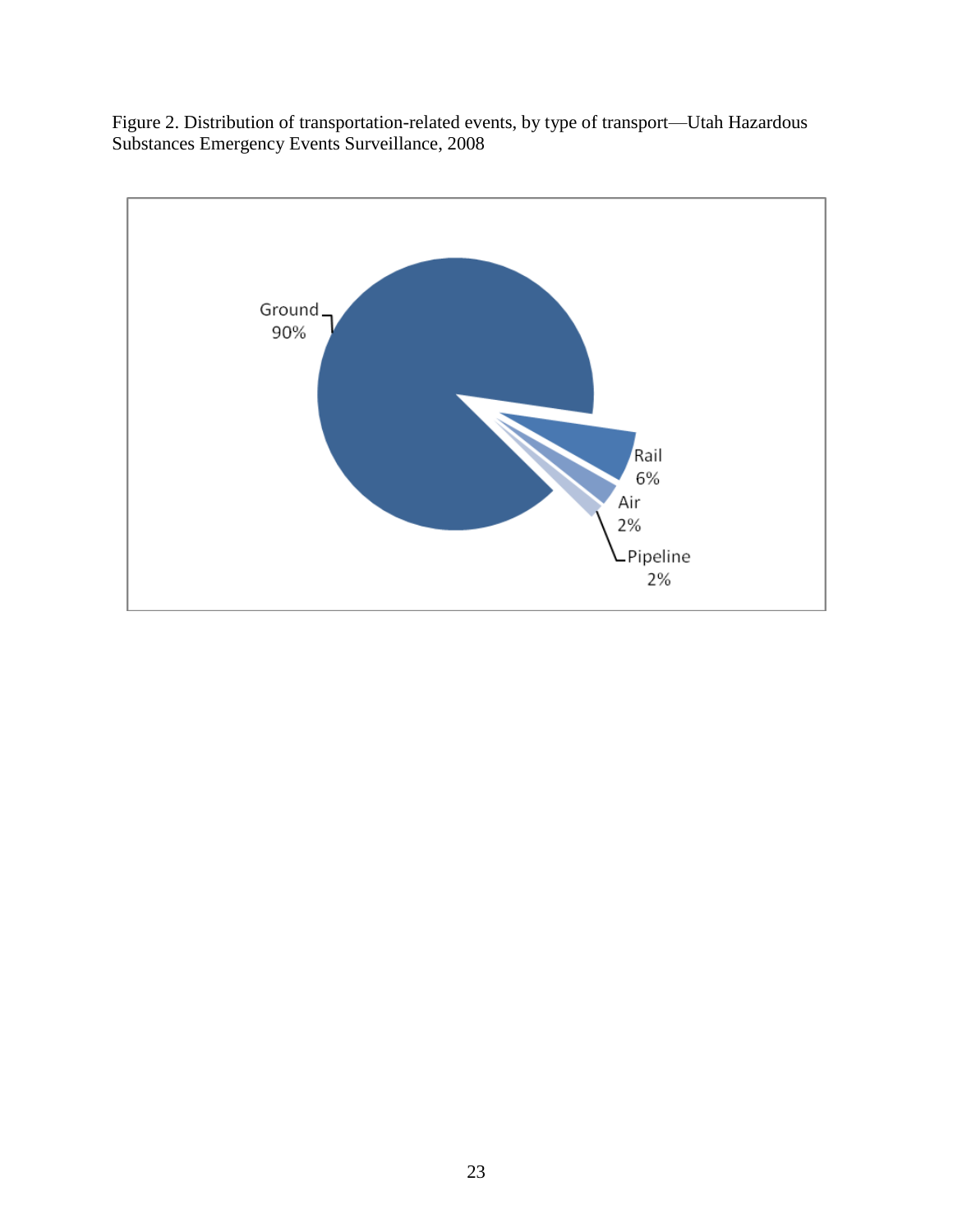Figure 3a. Primary factors reported as contributing to events— Utah Hazardous Substances Emergency Events Surveillance, 2008

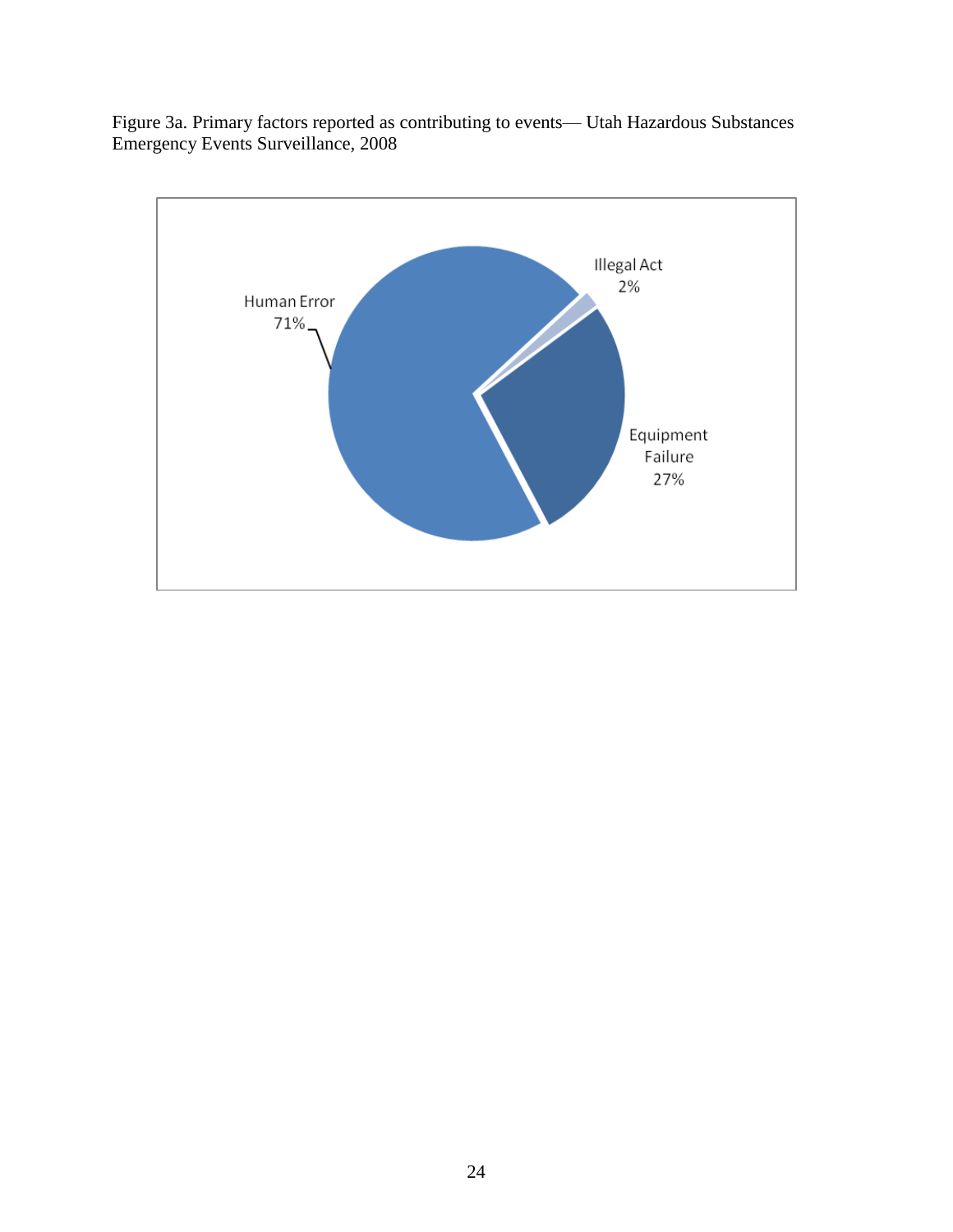Figure 3b. Secondary factors reported as contributing to events— Utah Hazardous Substances Emergency Events Surveillance, 2008

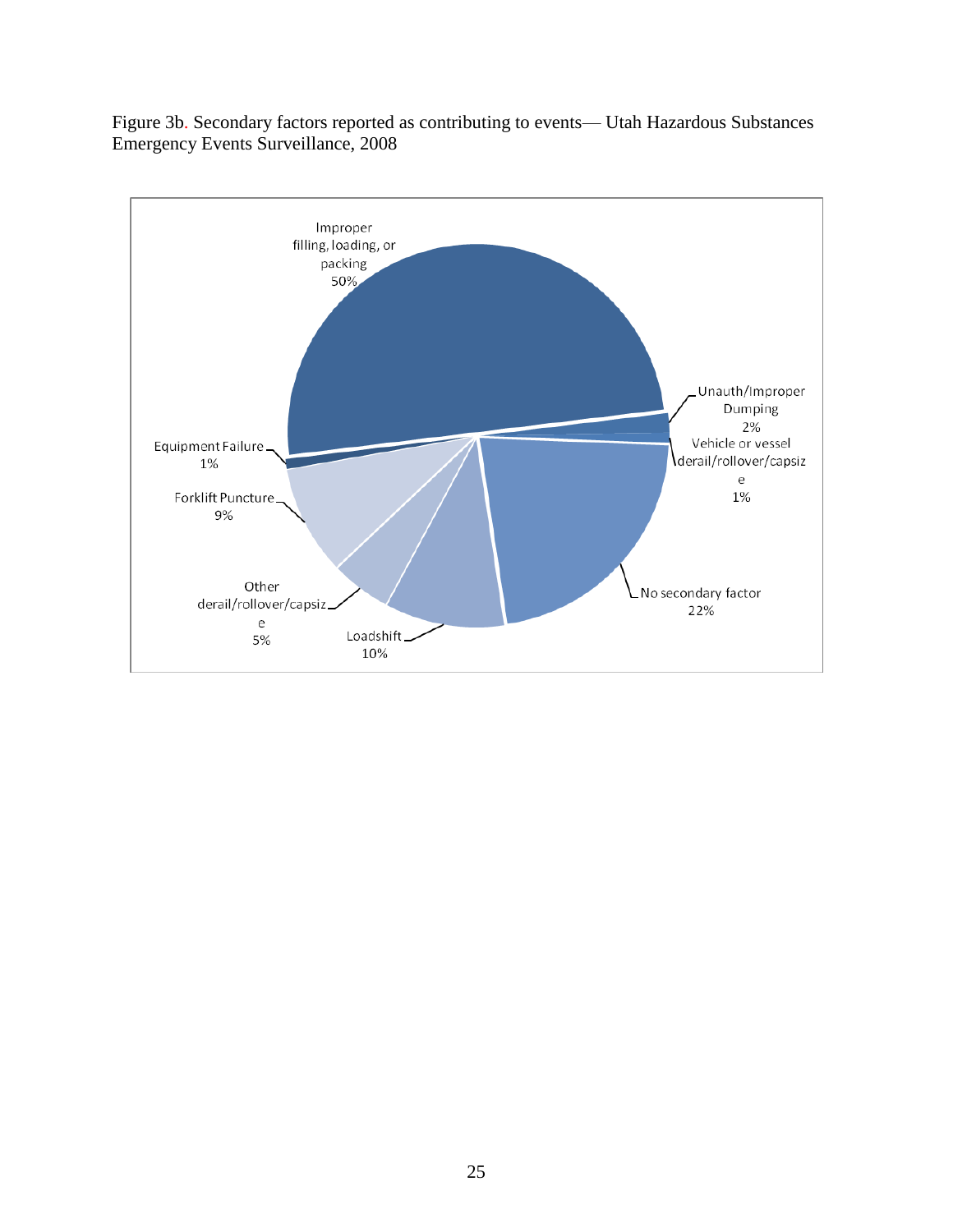| <b>Emergency Events Surveillance, 2008</b> |                                                |  |       |     |  |              |            |  |              |
|--------------------------------------------|------------------------------------------------|--|-------|-----|--|--------------|------------|--|--------------|
| Type of event                              |                                                |  |       |     |  |              |            |  |              |
|                                            | <b>Fixed facility</b><br><b>Transportation</b> |  |       |     |  |              | All events |  |              |
| No.                                        | No.                                            |  | Total | No. |  | <b>Total</b> | No.        |  | <b>Total</b> |

**events %**

1 77 44% 77 99 56% 99 176 100% 176 2 6 25% 12 18 75% 36 24 100% 48 3 2 100% 6 0 0% 0 2 100% 6 4 5 83% 20 1 7% 20 6 100% 40  $\geq 5$  1 100% 6 0 0% 0 1 100% 6 **Total 91 44% 121 118 56% 155 209 100% 276**

**substances**

**events %**

**substances**

**substances**

**substances** 

**events %**

Table 3. Number of substances involved per event, by type of event –Utah Hazardous Substances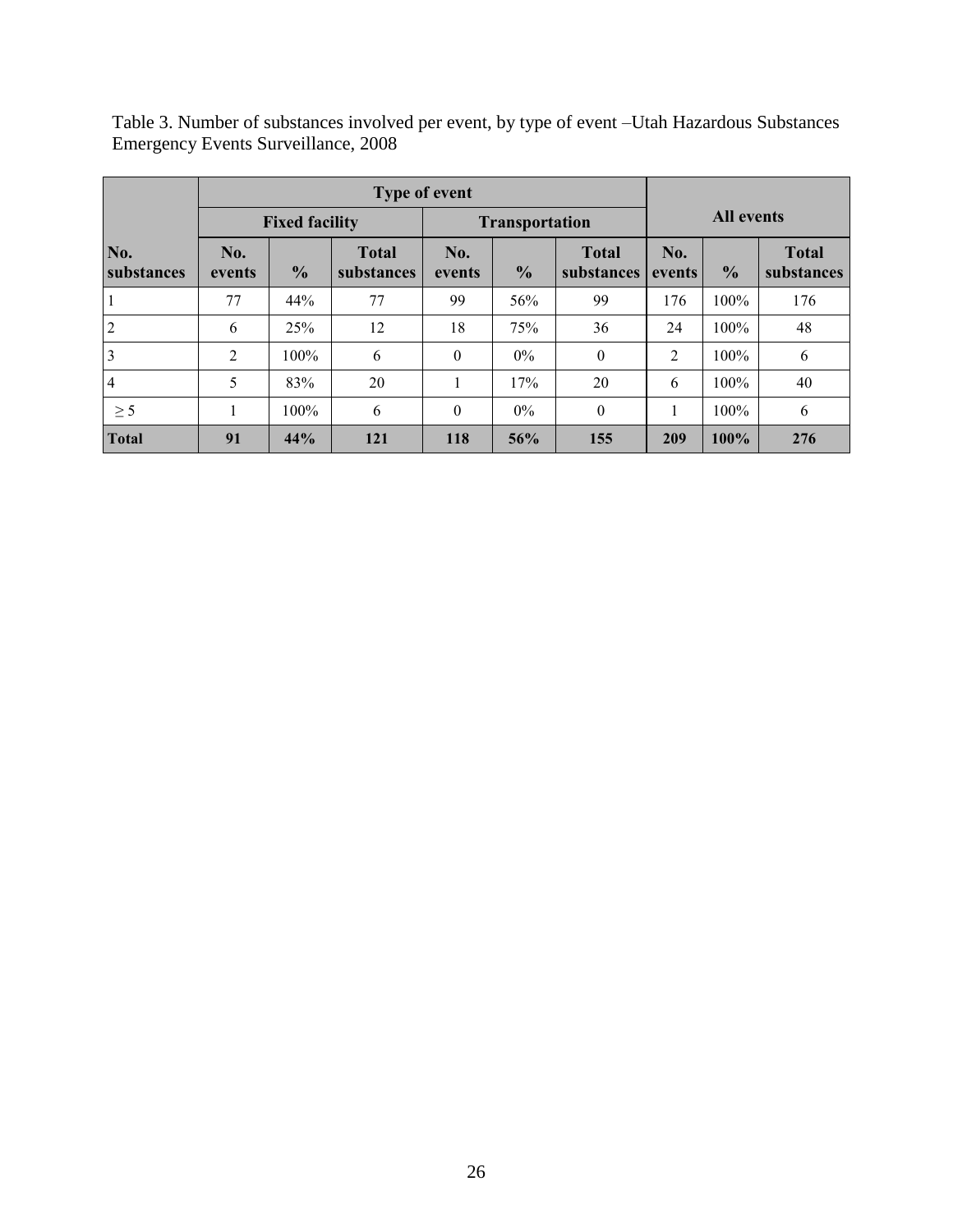Table 4. Industries involved in hazardous substance events, by category—Utah Hazardous Substances Emergency Events Surveillance, 2008

|                                                                                                                           | <b>Total events</b> |               | <b>Events</b><br>with<br>victims |               | Percentage<br>of events | Total no.<br>victims  |  |
|---------------------------------------------------------------------------------------------------------------------------|---------------------|---------------|----------------------------------|---------------|-------------------------|-----------------------|--|
| <b>Industry category</b>                                                                                                  | No.                 | $\frac{0}{0}$ | No.                              | $\frac{0}{0}$ | with<br>victims         | (min no.-<br>max no.) |  |
| <b>Wholesale Trade</b>                                                                                                    | 7                   | 3.3           | 1                                | 14.3          | 5.0                     | $\overline{4}$        |  |
| Manufacturing                                                                                                             | 30                  | 14.4          | $\overline{2}$                   | 6.7           | 10.0                    | 12                    |  |
| Transportation and Warehousing                                                                                            | 102                 | 48.8          | 1                                | 0.9           | 5.0                     | 5                     |  |
| Unknown or not an Industry                                                                                                | 22                  | 10.5          | $\overline{4}$                   | 18.2          | 20.0                    | 22                    |  |
| <b>Other Services</b>                                                                                                     | 7                   | 3.3           | $\overline{c}$                   | 28.6          | 10.0                    | $\overline{2}$        |  |
| <b>Utilities</b>                                                                                                          | 16                  | 7.7           | $\mathbf{1}$                     | 6.3           | 5.0                     | 1                     |  |
| Health Care and Social Assistance                                                                                         | $\overline{4}$      | 1.9           | 3                                | 75.0          | 15.0                    | 5                     |  |
| <b>Public Administration</b>                                                                                              | $\overline{3}$      | 1.4           | $\Omega$                         | 0.0           | 0.0                     | $\Omega$              |  |
| <b>Educational Services</b>                                                                                               | $\overline{0}$      | 0.0           | $\boldsymbol{0}$                 | 0.0           | 0.0                     | $\overline{0}$        |  |
| Retail Trade                                                                                                              | $\mathbf{1}$        | 0.5           | $\mathbf{1}$                     | 100.0         | 5.0                     | $\overline{c}$        |  |
| <b>Accommodation and Food Services</b>                                                                                    | $\overline{2}$      | 1.0           | 1                                | 50.0          | 5.0                     | 4                     |  |
| Administrative and Support and Waste<br>Management and Remediation Services<br>Agriculture, Forestry, Fishing and Hunting | 6<br>$\mathbf{1}$   | 2.9<br>0.5    | 1<br>$\overline{0}$              | 16.7<br>0.0   | 5.0<br>0.0              | 7<br>$\overline{0}$   |  |
| Arts, Entertainment, and Recreation                                                                                       | $\mathbf{1}$        | 0.5           | $\mathbf{1}$                     | 100.0         | 5.0                     | 1                     |  |
| Finance and Insurance                                                                                                     | $\Omega$            | 0.0           | $\mathbf{0}$                     | 0.0           | 0.0                     | $\mathbf{0}$          |  |
| Mining                                                                                                                    | 5                   | 2.4           | $\overline{c}$                   | 40.0          | 10.0                    | $\overline{2}$        |  |
| Construction                                                                                                              | $\mathbf{1}$        | 0.5           | $\overline{0}$                   | 0.0           | 0.0                     | $\boldsymbol{0}$      |  |
| Professional, Scientific, and Technical                                                                                   |                     |               |                                  |               |                         |                       |  |
| Services                                                                                                                  | 1                   | 0.5           | $\boldsymbol{0}$                 | 0.0           | 0.0                     | $\mathbf{0}$          |  |
| Information                                                                                                               | $\Omega$            | 0.0           | $\theta$                         | 0.0           | 0.0                     | $\Omega$              |  |
| Total <sup>‡</sup>                                                                                                        | 209                 | 100.0         | 20                               |               | 100.0                   | 67                    |  |

Percentages do not total 100% due to rounding.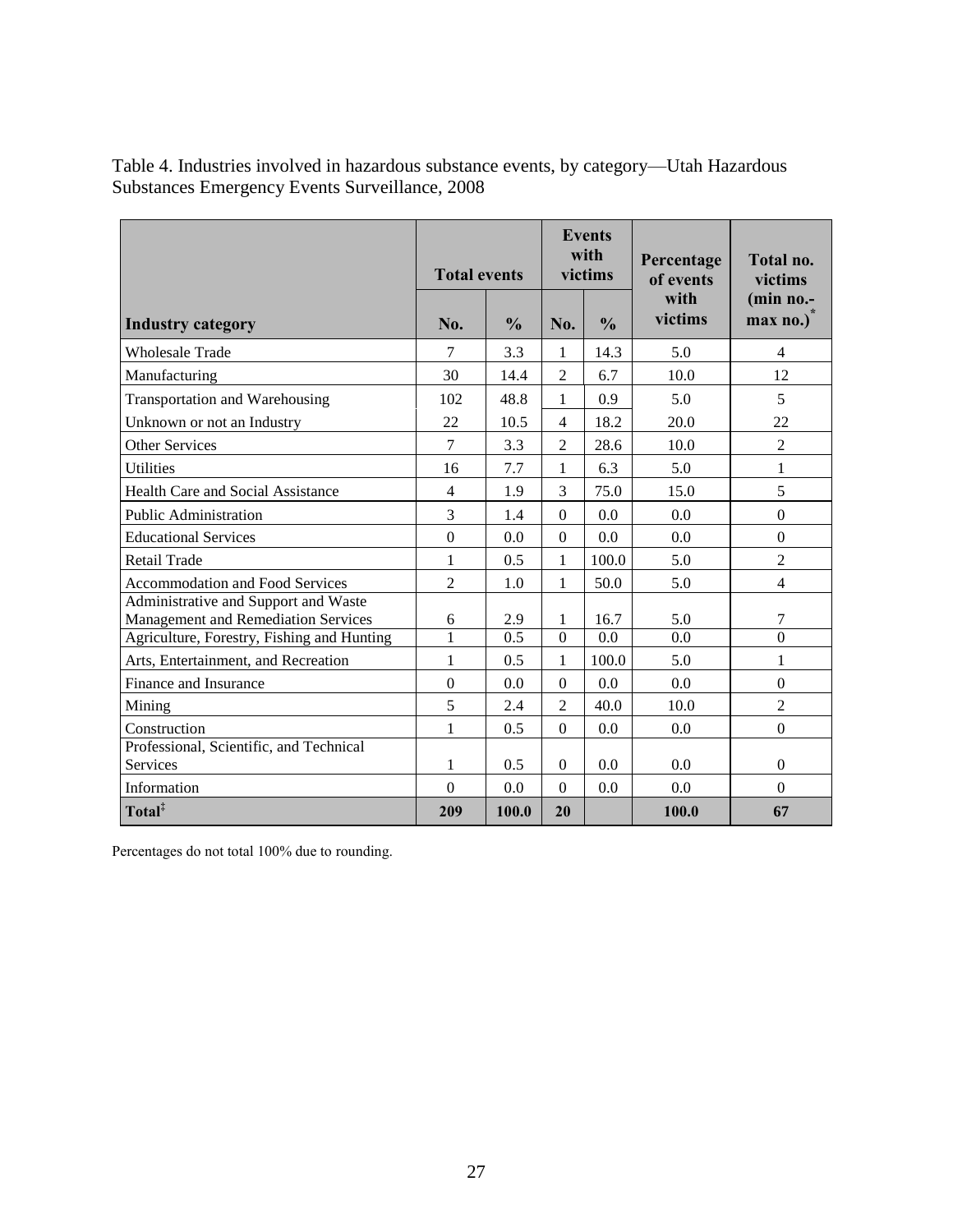|                                         |                   | <b>Fixed facility</b><br><b>Transportation</b> |                   |               | <b>All events</b> |               |  |
|-----------------------------------------|-------------------|------------------------------------------------|-------------------|---------------|-------------------|---------------|--|
| <b>Substance category</b>               | No.<br>substances | $\frac{0}{0}$                                  | No.<br>substances | $\frac{0}{0}$ | No.<br>substances | $\frac{0}{0}$ |  |
| Acids                                   | 20                | 16.5                                           | 21                | 15.1          | 41                | 15.8          |  |
| Ammonia                                 | $\mathbf{2}$      | 1.7                                            | 1                 | 0.7           | 3                 | 1.2           |  |
| <b>Bases</b>                            | $\overline{4}$    | 3.3                                            | 10                | 7.2           | 14                | 5.4           |  |
| Chlorine                                | 5                 | 4.1                                            | $\mathbf{1}$      | 0.7           | 6                 | 2.3           |  |
| <b>Formulations</b>                     | $\boldsymbol{0}$  | 0.0                                            | $\theta$          | 0.0           | $\mathbf{0}$      | 0.0           |  |
| Hetero-organics                         | $\boldsymbol{0}$  | 0.0                                            | $\overline{2}$    | 1.4           | $\overline{2}$    | 0.8           |  |
| Hydrocarbons                            | 1                 | 0.8                                            | $\overline{2}$    | 1.4           | 3                 | 1.2           |  |
| Mixture*                                | 8                 | 6.6                                            | 5                 | 3.6           | 13                | 5.0           |  |
| Other <sup>†</sup>                      | 19                | 15.7                                           | 10                | 7.2           | 29                | 11.2          |  |
| Other inorganic substances <sup>‡</sup> | 30                | 24.8                                           | $\overline{7}$    | 5.0           | 37                | 14.2          |  |
| Oxy-organics                            | 14                | 11.6                                           | $\mathbf 1$       | 0.7           | 15                | 5.8           |  |
| Paints and dyes                         | $\overline{2}$    | 1.7                                            | 47                | 33.8          | 49                | 18.9          |  |
| Pesticides                              | 3                 | 2.5                                            | 3                 | 2.2           | 6                 | 2.3           |  |
| Polychlorinated biphenyls               | $\overline{2}$    | 1.7                                            | 1                 | 0.7           | 3                 | 1.2           |  |
| Polymers                                | 1                 | 0.8                                            | $\overline{2}$    | 1.4           | 3                 | 1.2           |  |
| Volatile organic compounds              | 10                | 8.3                                            | 26                | 18.7          | 36                | 13.9          |  |
| Total                                   | 121               | 46.5                                           | 139               | 53.5          | 260               | 100.0         |  |

Table 5. Number of substances involved, by substance category and type of event –Utah Hazardous Substances Emergency Events Surveillance, 2008

\* Substances from different categories that were mixed or formed from a reaction before the event.

† Not belonging to one of the existing categories.

‡ All inorganic substances except for acids, bases, ammonia, and chlorine. **¶** Percentages do not total 100% due to rounding.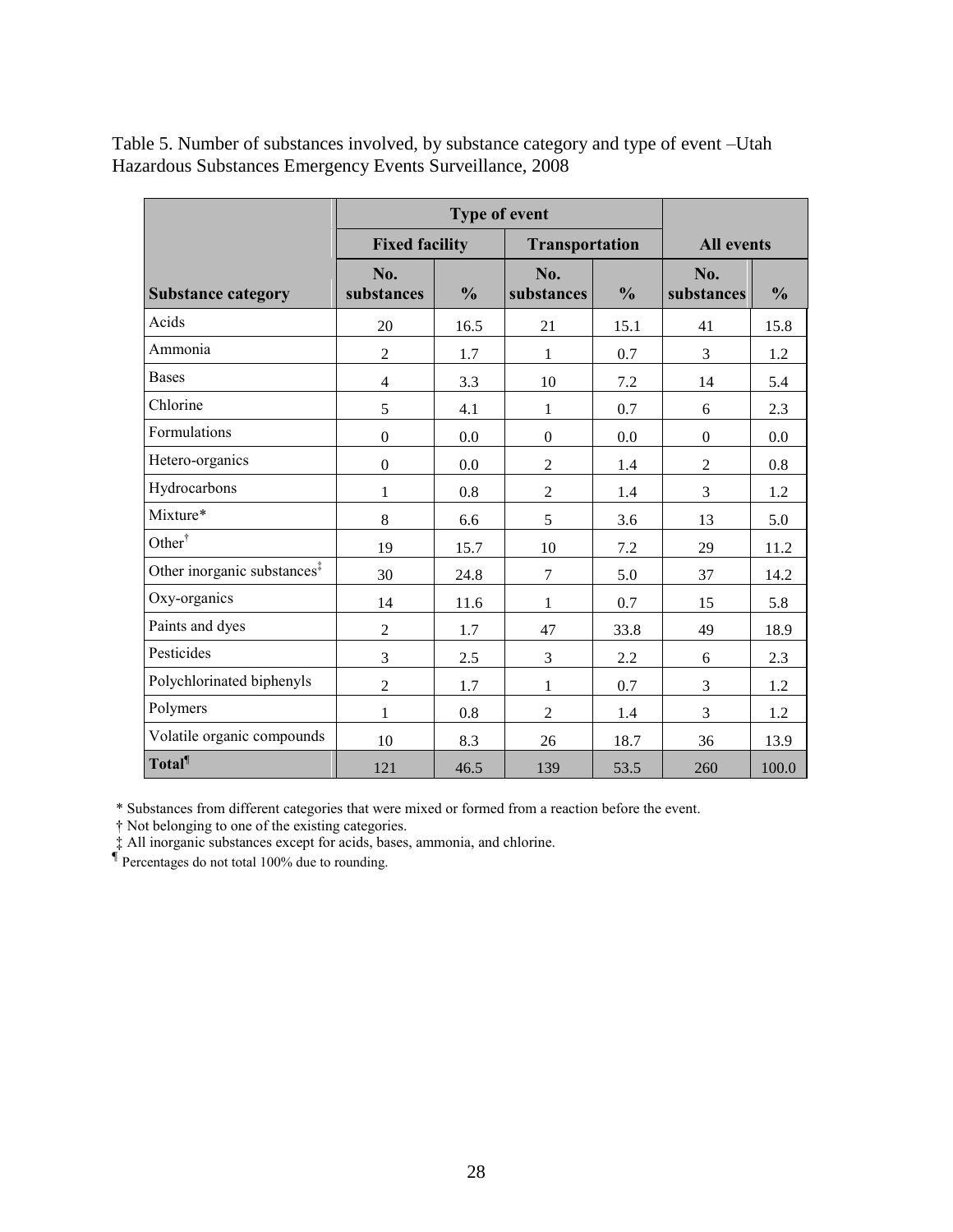|                | Type of event |                       |                         |                  |                |                         |                   |               |                         |  |
|----------------|---------------|-----------------------|-------------------------|------------------|----------------|-------------------------|-------------------|---------------|-------------------------|--|
|                |               | <b>Fixed facility</b> |                         |                  | Transportation |                         | <b>All events</b> |               |                         |  |
| No. victims    | No.<br>events | $\frac{0}{0}$         | <b>Total</b><br>victims | No.<br>events    | $\frac{0}{0}$  | <b>Total</b><br>victims | No.<br>events     | $\frac{6}{6}$ | <b>Total</b><br>victims |  |
| 1              | 11            | 55.0                  | 11                      | $\mathbf{0}$     | 0.0            | $\boldsymbol{0}$        | 11                | 55.0          | 11                      |  |
| $\overline{2}$ |               | 5.0                   | $\overline{c}$          | $\mathbf{0}$     | 0.0            | $\boldsymbol{0}$        |                   | 5.0           | $\overline{2}$          |  |
| 3              |               | 5.0                   | 3                       | $\theta$         | 0.0            | $\overline{0}$          |                   | 5.0           | $\mathfrak{Z}$          |  |
| $\overline{4}$ | 3             | 15.0                  | 12                      | $\mathbf{0}$     | 0.0            | $\mathbf{0}$            | 3                 | 15.0          | 12                      |  |
| 5              |               | 5.0                   | 5                       | $\theta$         | 0.0            | $\boldsymbol{0}$        |                   | 5.0           | 5                       |  |
| $\overline{7}$ |               | 5.0                   | 7                       | $\boldsymbol{0}$ | 0.0            | $\boldsymbol{0}$        |                   | 5.0           | $\tau$                  |  |
| 11             |               | 5.0                   | 11                      | $\Omega$         | 0.0            | $\boldsymbol{0}$        |                   | 5.0           | 11                      |  |
| 16             |               | 5.0                   | 16                      | $\theta$         | 0.0            | $\boldsymbol{0}$        |                   | 5.0           | 16                      |  |
| <b>Total</b>   | 20            | 100.0                 | 67                      | $\bf{0}$         | 0.00           | $\bf{0}$                | 20                | 100.0         | 67                      |  |

Table 6. Number of victims per event, by type of event –Utah Hazardous Substances Emergency Events Surveillance, 2008.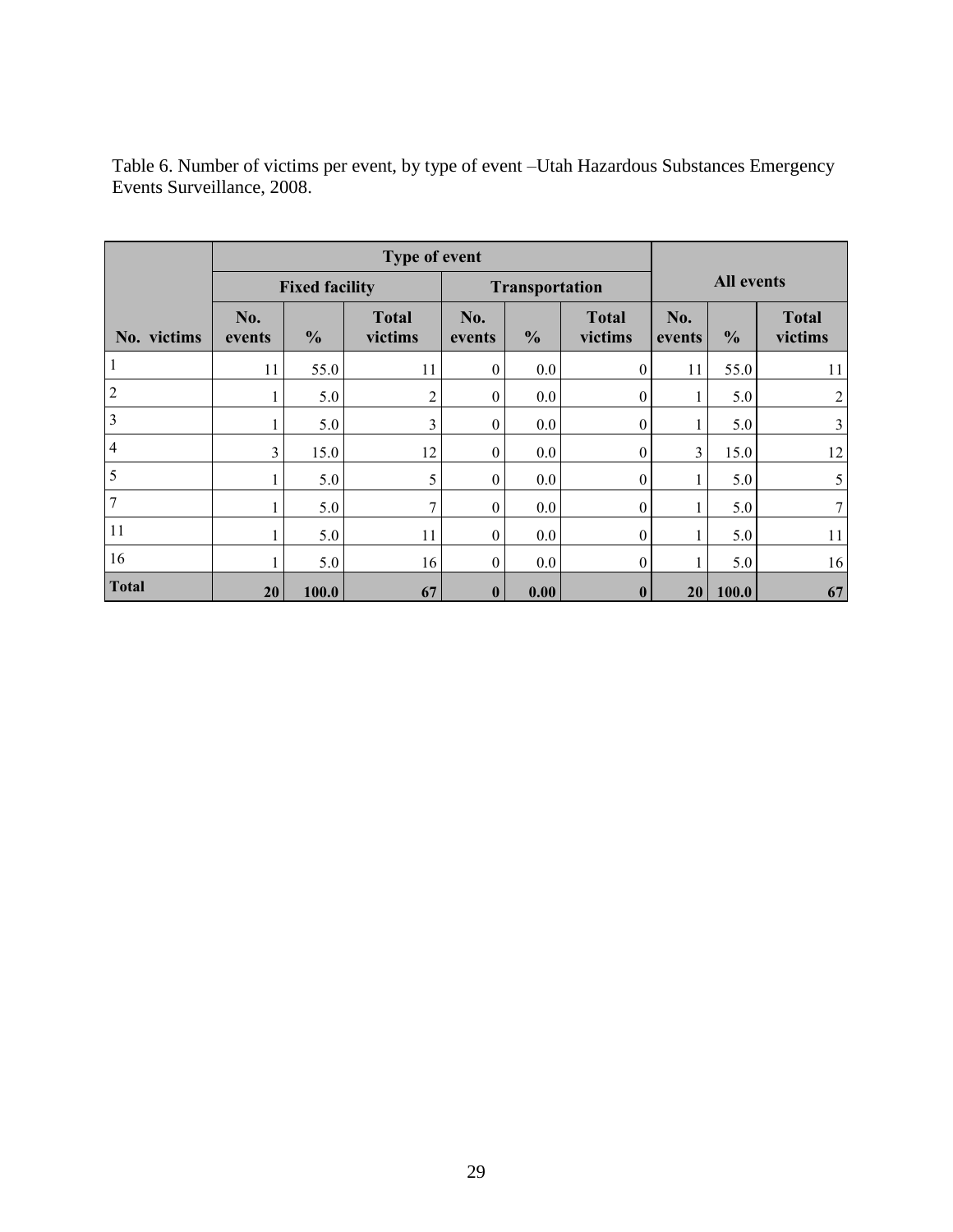

Figure 4. Distribution of victims by population group –Utah Hazardous Substances Emergency Events Surveillance, 2008.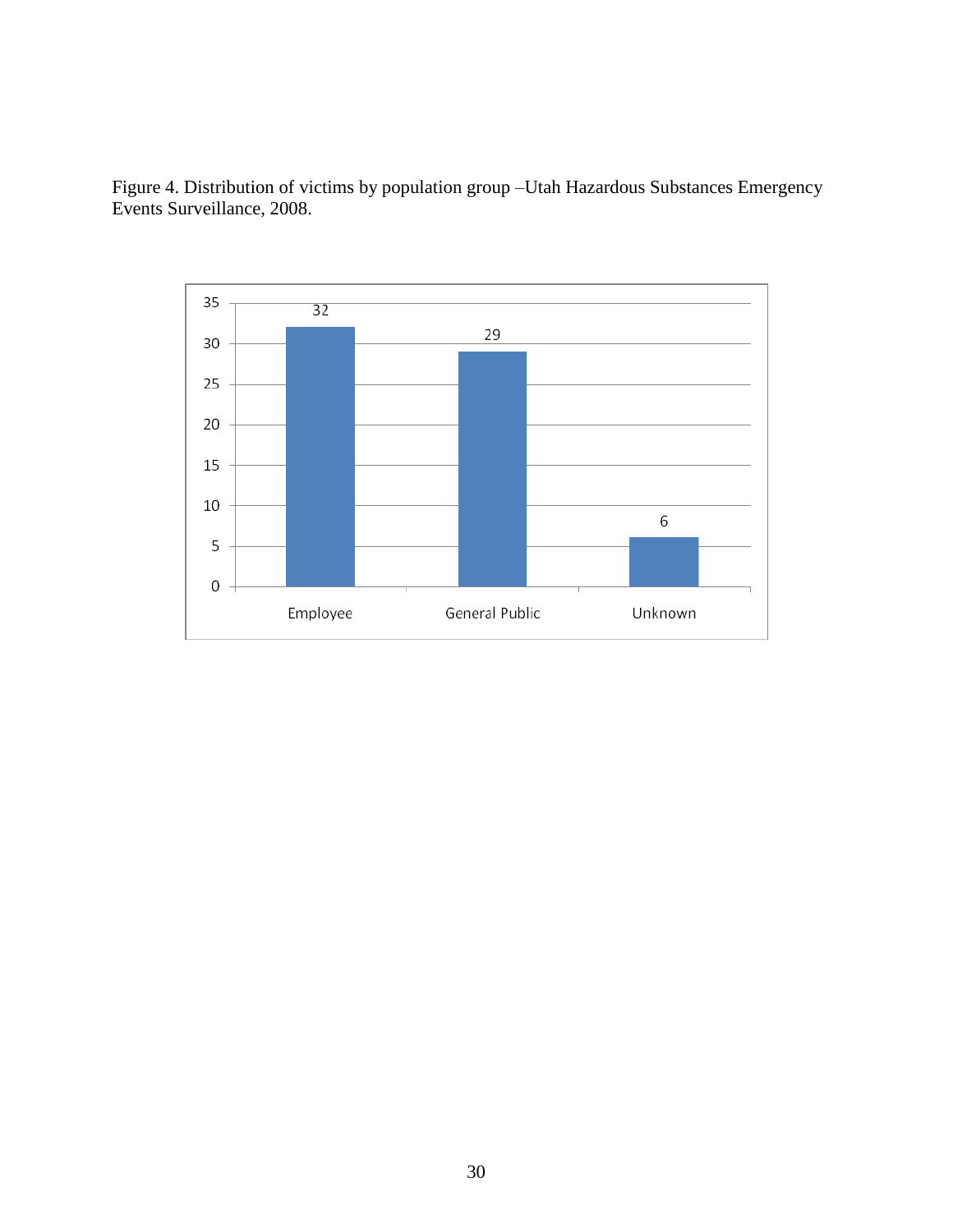|                                         |                  | <b>All events</b> | <b>Events with victims</b> |                                                     |                                                                        |  |
|-----------------------------------------|------------------|-------------------|----------------------------|-----------------------------------------------------|------------------------------------------------------------------------|--|
| <b>Substance category</b>               | No.              | $\frac{0}{0}$     | No.                        | Percentage<br>of all<br>releases<br>with<br>victims | Percentage<br>of events<br>with<br>victims in<br>substance<br>category |  |
| Acids                                   | 41               | 15.8              | 5                          | 25.0                                                | 12.2                                                                   |  |
| Ammonia                                 | 3                | 1.2               | $\mathbf{1}$               | 5.0                                                 | 33.3                                                                   |  |
| <b>Bases</b>                            | 14               | 5.4               | 1                          | 5.0                                                 | 7.1                                                                    |  |
| Chlorine                                | 6                | 2.3               | $\overline{2}$             | 10.0                                                | 33.3                                                                   |  |
| Formulations                            | $\boldsymbol{0}$ | 0.0               | $\overline{0}$             | 0.0                                                 | 0.0                                                                    |  |
| Hetero-organics                         | $\overline{2}$   | 0.8               | $\boldsymbol{0}$           | 0.0                                                 | 0.0                                                                    |  |
| Hydrocarbons                            | 3                | 1.2               | $\overline{0}$             | 0.0                                                 | 0.0                                                                    |  |
| Mixture <sup>†</sup>                    | 13               | 5.0               | $\mathbf{1}$               | 5.0                                                 | 7.7                                                                    |  |
| Other <sup>‡</sup>                      | 29               | 11.2              | $\boldsymbol{0}$           | 0.0                                                 | 0.0                                                                    |  |
| Other inorganic substances <sup>§</sup> | 37               | 14.2              | $\overline{4}$             | 20.0                                                | 10.8                                                                   |  |
| Oxy-organics                            | 15               | 5.8               | 5                          | 25.0                                                | 33.3                                                                   |  |
| Paints and dyes                         | 49               | 18.9              | $\overline{0}$             | 0.0                                                 | 0.0                                                                    |  |
| Pesticides                              | 6                | 2.3               | $\mathbf{1}$               | 5.0                                                 | 16.7                                                                   |  |
| Polychlorinated biphenyls               | 3                | 1.2               | $\boldsymbol{0}$           | 0.0                                                 | 0.0                                                                    |  |
| Polymers                                | 3                | 1.2               | $\overline{0}$             | 0.0                                                 | 0.0                                                                    |  |
| Volatile organic compounds              | 36               | 13.9              | $\theta$                   | 0.0                                                 | 0.0                                                                    |  |
| <b>Total</b>                            | 260              | 100.0             | 20                         | 100.0                                               |                                                                        |  |

Table 7. Frequency of substance categories in all events and events with victims –Utah Hazardous Substances Emergency Events Surveillance System, 2008\*

\*Substances in events that involved multiple substances were counted only once in a substance category when all the substances were associated with the same category. If events involved multiple substances from different substance categories, they were counted only once in the multiple substance category.

† Substances from different categories that were mixed or formed from a reaction before the event.

‡Not classified.

§All inorganic substances except for acids, bases, ammonia, and chlorine.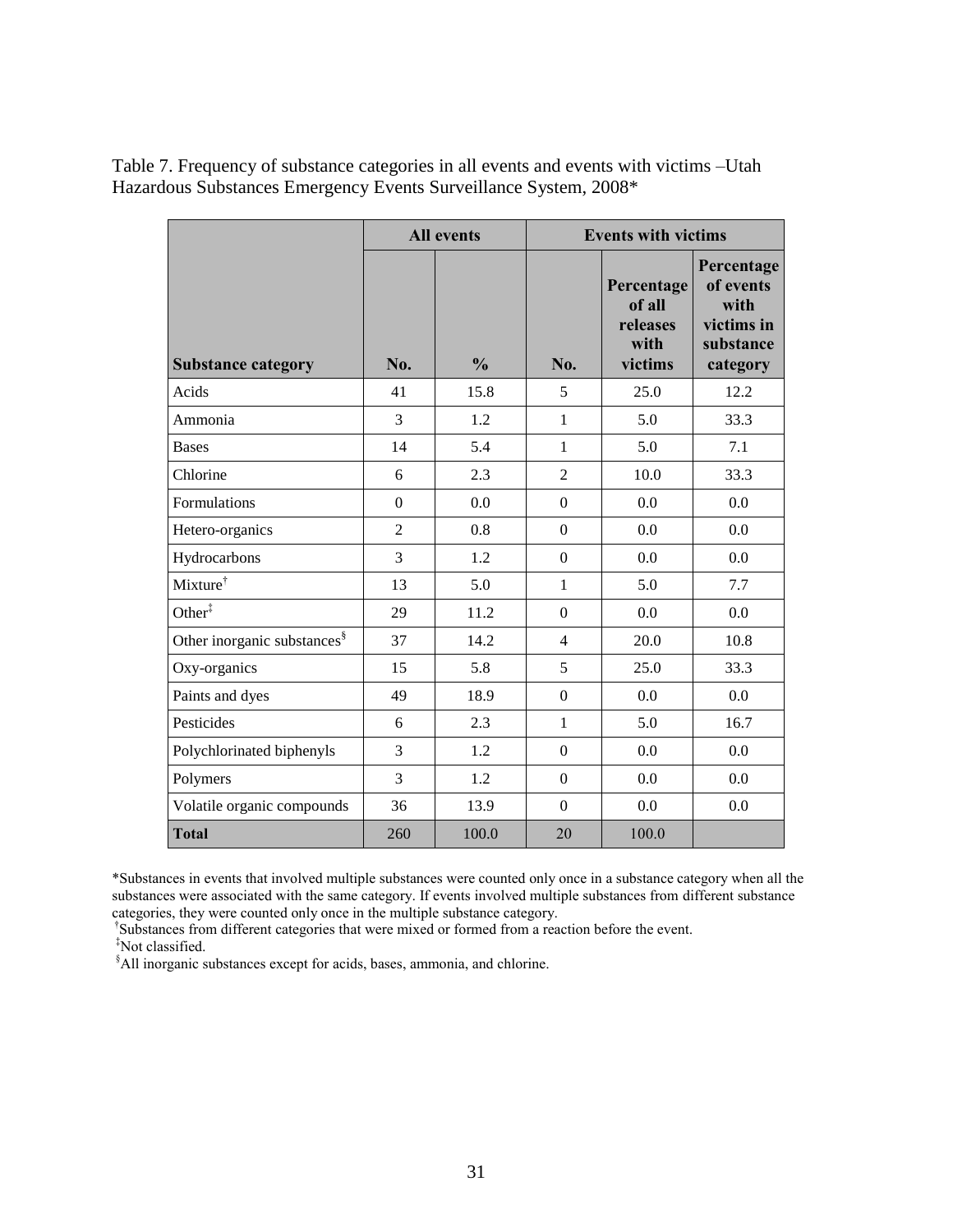Table 8. Frequencies of injuries/symptoms, by type of event\*-Utah Hazardous Substances Emergency Events Surveillance System, 2008

|                                              | <b>Fixed facility</b> |               | <b>Transportation</b> |               | <b>All events</b> |               |  |
|----------------------------------------------|-----------------------|---------------|-----------------------|---------------|-------------------|---------------|--|
| Injury/symptom                               | No. injuries          | $\frac{6}{6}$ | No.<br>injuries       | $\frac{6}{6}$ | Total no.         | $\frac{0}{0}$ |  |
| <b>Burns</b>                                 | 5                     | 3.4           | $\theta$              | 0.0           | 5                 | 3.4           |  |
| Dizziness/central nervous system<br>symptoms | 36                    | 24.2          | $\Omega$              | 0.0           | 36                | 24.2          |  |
| Eye irritation                               | $\overline{2}$        | 1.3           | $\theta$              | 0.0           | 2                 | 1.3           |  |
| Gastrointestinal system problems             | 34                    | 22.8          | $\Omega$              | 0.0           | 34                | 22.8          |  |
| Headache                                     | 40                    | 26.8          | $\Omega$              | 0.0           | 40                | 26.8          |  |
| Other                                        | 5                     | 3.4           | $\Omega$              | 0.0           | 5                 | 3.4           |  |
| Respiratory irritation                       | 19                    | 12.8          | $\Omega$              | 0.0           | 19                | 12.8          |  |
| Shortness of breath                          | $\overline{2}$        | 1.3           | $\Omega$              | 0.0           | 2                 | 1.3           |  |
| Skin irritation                              | 6                     | 4.0           | $\Omega$              | 0.0           | 6                 | 4.0           |  |
| Total <sup>‡</sup>                           | 149                   | 100.0         | $\mathbf{0}$          | 0.0           | 149               | 100.0         |  |

\*The number of injuries is greater than the number of victims (68) because a victim could have had more than one injury.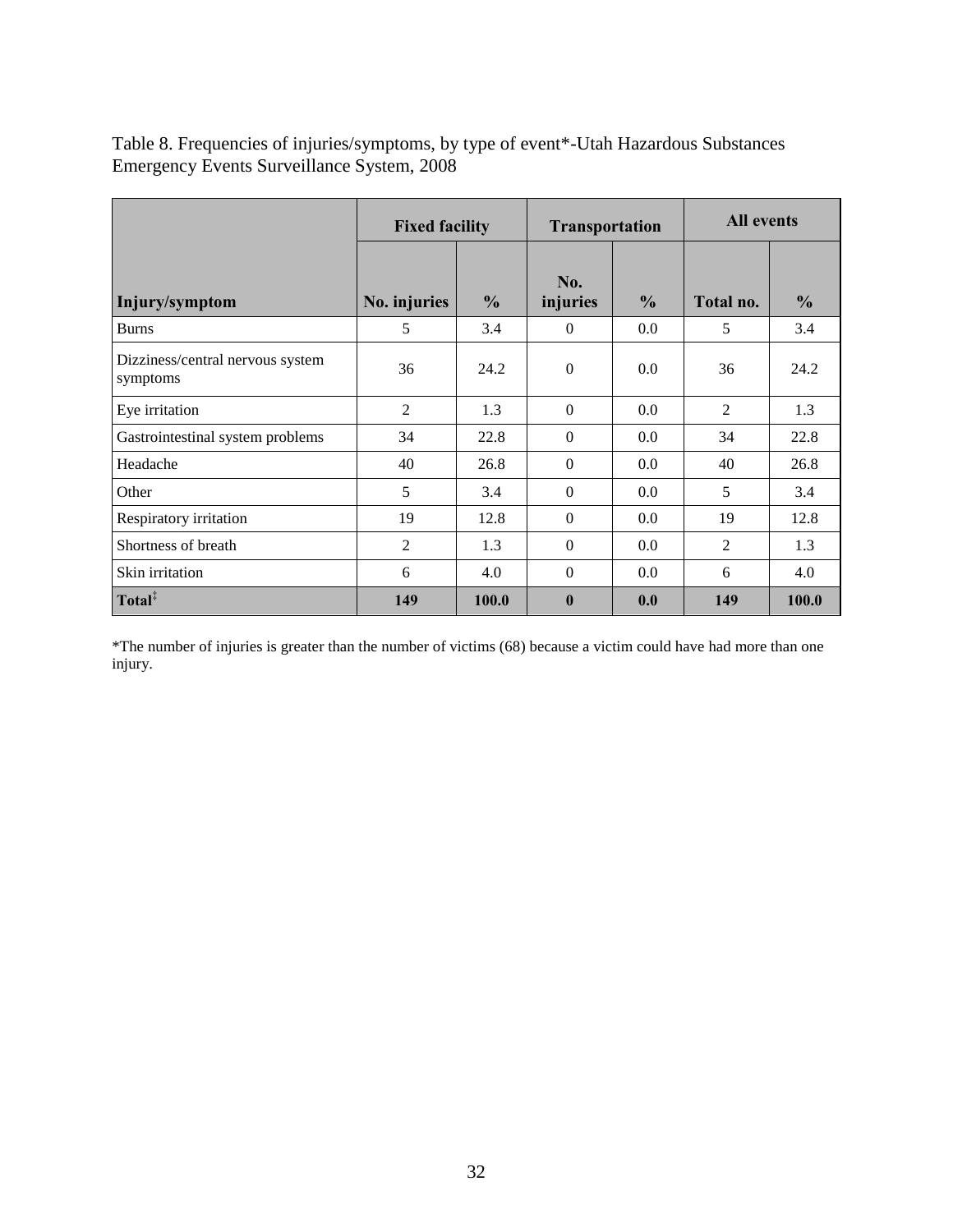Figure 5. Frequency of Injury Disposition–Utah Hazardous Substances Emergency Events Surveillance, 2008.

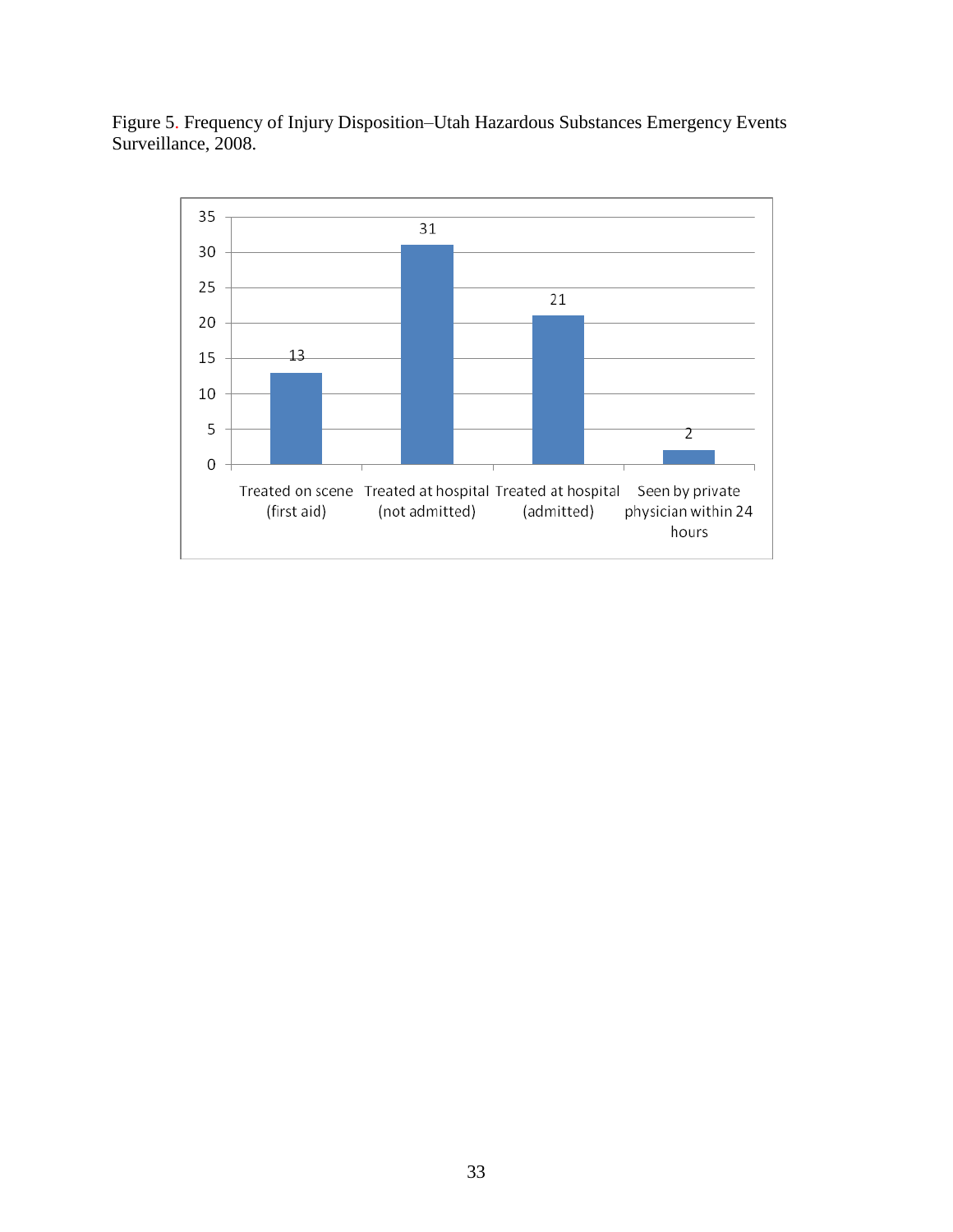Table 9. Distribution of personnel who responded to the event–Utah Hazardous Substances Emergency Events Surveillance System, 2008

| <b>Responder category</b>                                        | No.            | $\frac{0}{6}$ * |
|------------------------------------------------------------------|----------------|-----------------|
| 3 <sup>rd</sup> Party Clean-up Contractor                        | 1              | 0.53            |
| Certified HazMat team                                            | 16             | 8.46            |
| Department of works/ utilities/ transportation                   | $\mathbf{1}$   | 0.53            |
| Emergency medical technicians                                    | $\mathbf{1}$   | 0.53            |
| Environmental agency/EPA <sup>†</sup> response team              | $\overline{2}$ | 1.06            |
| Fire department                                                  | 5              | 2.65            |
| Health department/health agency                                  | 11             | 5.82            |
| Hospital or Poison Control personnel                             | 12             | 6.35            |
| Law enforcement agency                                           | $\overline{4}$ | 2.12            |
| No Response                                                      | 22             | 11.64           |
| Other                                                            | $\theta$       | 0.00            |
| Response team of company where release occurred                  | 129            | 68.25           |
| Specialized multi-agency team                                    | $\mathbf{0}$   | 0.00            |
| State, county, or local emergency managers/coordinators/planning | 1              | 0.53            |

\*Percentages total greater than 100% because multiple responder categories could be reported per event. †Environmental Protection Agency.